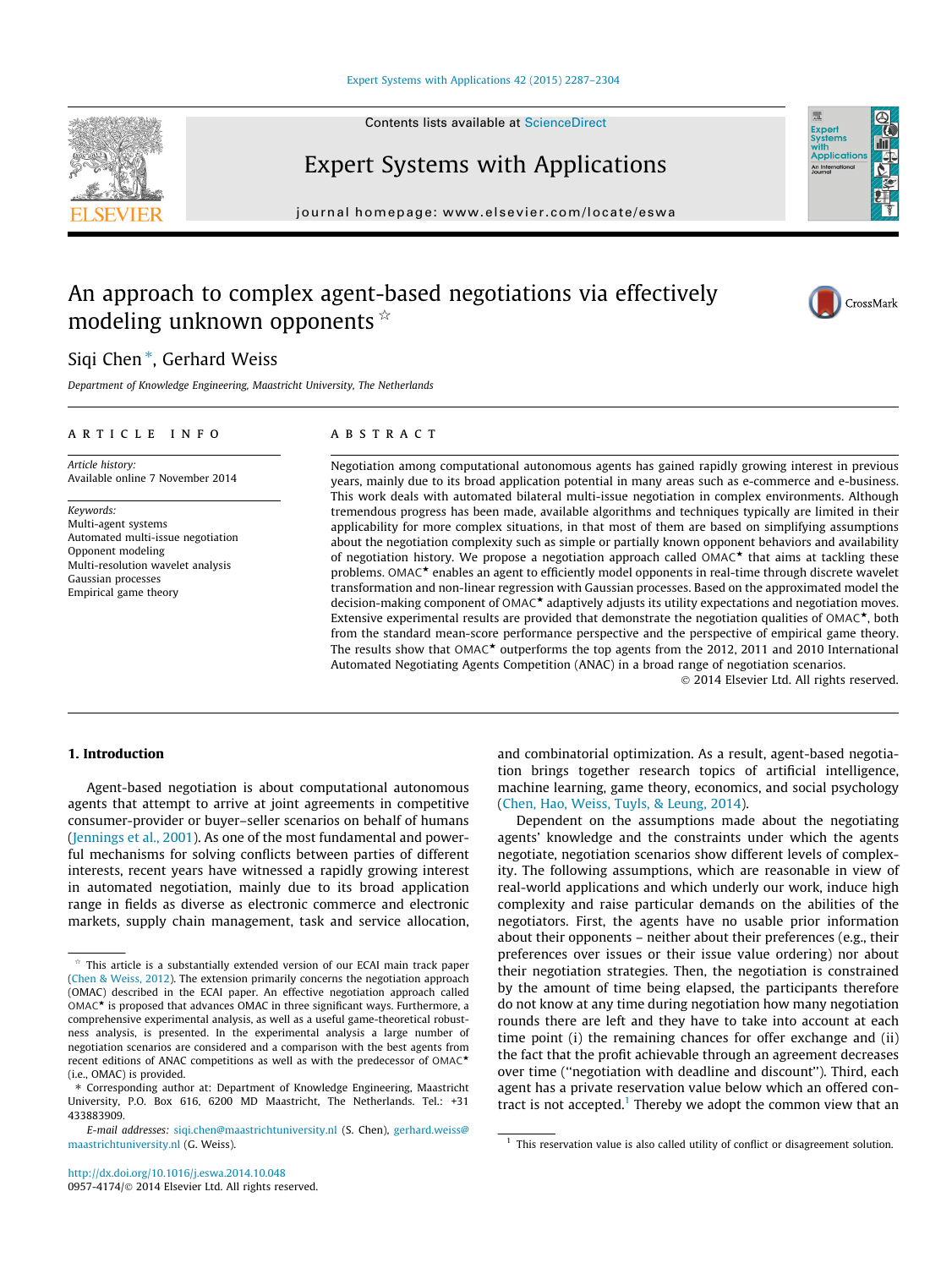agent obtains the reservation value even if no agreement is reached in the end. This implies that breaking-off a negotiation session would be potentially beneficial especially when the time-discounting effect is substantial and the other side is being very tough. Together these assumptions make negotiations complicated (yet realistic), where efficiently reaching agreements are particularly challenging. We thus refer to such type of negotiations as complex negotiations afterwards.

Although there exist many research efforts to address the problems of complex negotiations over the past years, two issues still stand out. The first one relates to learning unknown opponents' strategies. While it has been realized by early work that a successful negotiation needs to be based in one way or another on learning opponent models, the existing learning approaches either are limited in their usage in complex negotiations due to the impractical assumptions made about the environment, or have low efficacy in modeling opponents. The other issue is the absence of a decision-making mechanism that is suited for complex negotiations (i.e., the way of how to concede towards opponents in the course of negotiation). The strategies available to complex negotiation tend to consider concession in an intuitive fashion, or neglect the problem of ''irrational concession'' (see Section [5.2](#page-5-0)). As a result, the current decision-making methods are not adaptive and effective to respond to the high uncertainty of complex negotiations.

Based on the above motivation, this work proposes a novel strategy called  $OMAC^*$  for complex negotiations to address the aforementioned two issues that could further improve performance of a negotiating agent. In particular, it extends the OMAC negotiation strategy, which we introduced in [Chen and Weiss](#page-16-0) [\(2012\),](#page-16-0) in several important aspects (as detailed in Section 2). The proposed approach manages to integrate two key aspects of a successful negotiation: efficient opponent modeling and adaptive decision-making. Opponent modeling realized by  $OMAC^*$  aims at predicting the utilities of opponent future counter-offers (for itself) and is achieved through two standard mathematical techniques known as discrete wavelet transformation (DWT) and Gaussian processes (GPs). Adaptive decision-making realized by  $OMAC^{\star}$ consists of two components, namely, concession making and counter offer responding, and it employs the learnt opponent model to automatically adjust the concession behavior and the response to counter-offers from opponents.

The remainder of this article is structured as follows. Section 2 overviews important related work. Section [3](#page-2-0) provides the negotiation environment that we have considered. Section [4](#page-3-0) describes the main mathematical techniques exploited by  $OMAC^{\star}$ . Section [5](#page-5-0) shows the technicalities of the proposed strategy. Sections [6 and](#page-7-0) [7](#page-7-0) offer a careful empirical evaluation and game-theoretic analysis of OMAC $\star$ . Section [8](#page-15-0) discusses some interesting experimental results and other related aspects of agent-based negotiation. Finally, Section [9](#page-15-0) identifies some important research lines induced by the work.

## 2. Related work

Negotiation has traditionally been investigated in game theory ([Osborne & Rubinstein, 1994; Raiffa, 1982\)](#page-16-0) and in previous years it has also developed into a core topic of multiagent systems (e.g., [Lopes, Wooldridge, & Novais, 2008; Mor, Goldman, &](#page-16-0) [Rosenschein, 1996; Weiss, 2013](#page-16-0)). Numerous approaches to automated negotiation have been proposed that, like the one described in this work, explore the idea to equip an agent with the ability to build a model of its opponent and to use this model for optimizing its negotiation behavior. Modeling the opponent's behavior, however, is practically challenging because negotiators usually do not reveal their true preferences and/or negotiation strategies in order to avoid that others exploit this information to their advantage

(e.g., [Coehoorn & Jennings, 2004; Raiffa, 1982](#page-16-0)). Current methods however tend to make simplifying assumptions about the negotiation settings. For example, there are approaches that deal with single-issue negotiation and others that assume that the opponents have a rather simple (e.g., non-adaptive) behavior, or the negotiations take place in scenarios with a low dimension (e.g., a small number of issues and possible choices for each of them). In the following, representative model-based negotiation approaches are overviewed.

Many of the available approaches aim at learning opponents' preferences or the reservation value. [Faratin, Sierra, and Jennings](#page-16-0) [\(2002\)](#page-16-0) propose a trade-off strategy to increase the chance of getting own proposals accepted without decreasing the own profit. The strategy applies the concept of fuzzy similarity to approximate the preference structure of the opponent and uses a hill-climbing technique to explore the space of possible trade-offs for its own offers that are most likely to be accepted. The effectiveness of this method highly depends on the availability of prior domain knowledge that allows to determine the similarity of issue values. [Coehoorn and Jennings \(2004\)](#page-16-0) propose a method using Kernel Density Estimation for estimating the issue preferences of an opponent in multi-issue negotiations. It is assumed that the negotiation history is available and that the opponent employs a time-dependent tactic (i.e., the opponent's concession rate depends on the remaining negotiation time, see, e.g., [Faratin, Sierra, & Jennings \(1998\)](#page-16-0) for details on this kind of tactic). The distance between successive counter-offers is used to calculate the opponent's issue weights and to assist an agent in making trade-offs in negotiation. Some approaches use Bayesian learning in automated negotiation. For instance, [Zeng and Sycara \(1998\)](#page-17-0) use a Bayesian learning representation and updating mechanism to model beliefs about the negotiation environment and the participating agents under a probabilistic framework; more precisely, they aim at enabling an agent to learn the reservation value of its opponent in single-issue negotiation. Another approach based on Bayesian learning is presented in [Lin, Kraus, Wilkenfeld, and Barry \(2008\)](#page-16-0). Here the usage of a reasoning model based on a decision-making and belief-update mechanism is proposed to learn the likelihood of an opponent's profile; thereby it is assumed that the set of possible opponent profiles is known as a priori. [Hindriks and Tykhonov \(2008\)](#page-16-0) present a framework for learning an opponent's preferences by making assumptions about the preference structure and rationality of its bidding process. It is assumed that (i) the opponent starts with optimal bids and then moves towards the bids close to the reservation value, (ii) its target utility can be expressed by a simple linear decreasing function, and (iii) the issue preferences (i.e., issue weights) are obtainable on the basis of the learned weight ranking. Moreover, the basic shape of the issue evaluation functions is restricted to downhill, uphill or triangular. In order to further reduce uncertainty in high-dimensional domains, issue independence is assumed to scale down the otherwise exponentially growing computational complexity. [Oshrat, Lin, and Kraus \(2009\)](#page-16-0) developed an effective negotiating agent for effective multi-issue multi-attribute negotiations with both human counterparts and automated agents. The successful negotiation behavior of this agent is, to a large extent, grounded in its general opponent modeling component. This component applies a technique known as Kernel Density Estimation to a collected database of past negotiation sessions for the purpose of estimating the probability of an offer to be accepted, the probability of the other party to propose a bid, and the expected averaged utility for the other party. The estimation of these values plays a central role in the agent's decision making. While the agent performs well, the approach taken is not suited for the type of negotiation we are considering (real-time, no prior knowledge, etc.) because opponent modeling is done offline and requires knowledge about previous negotiation traces.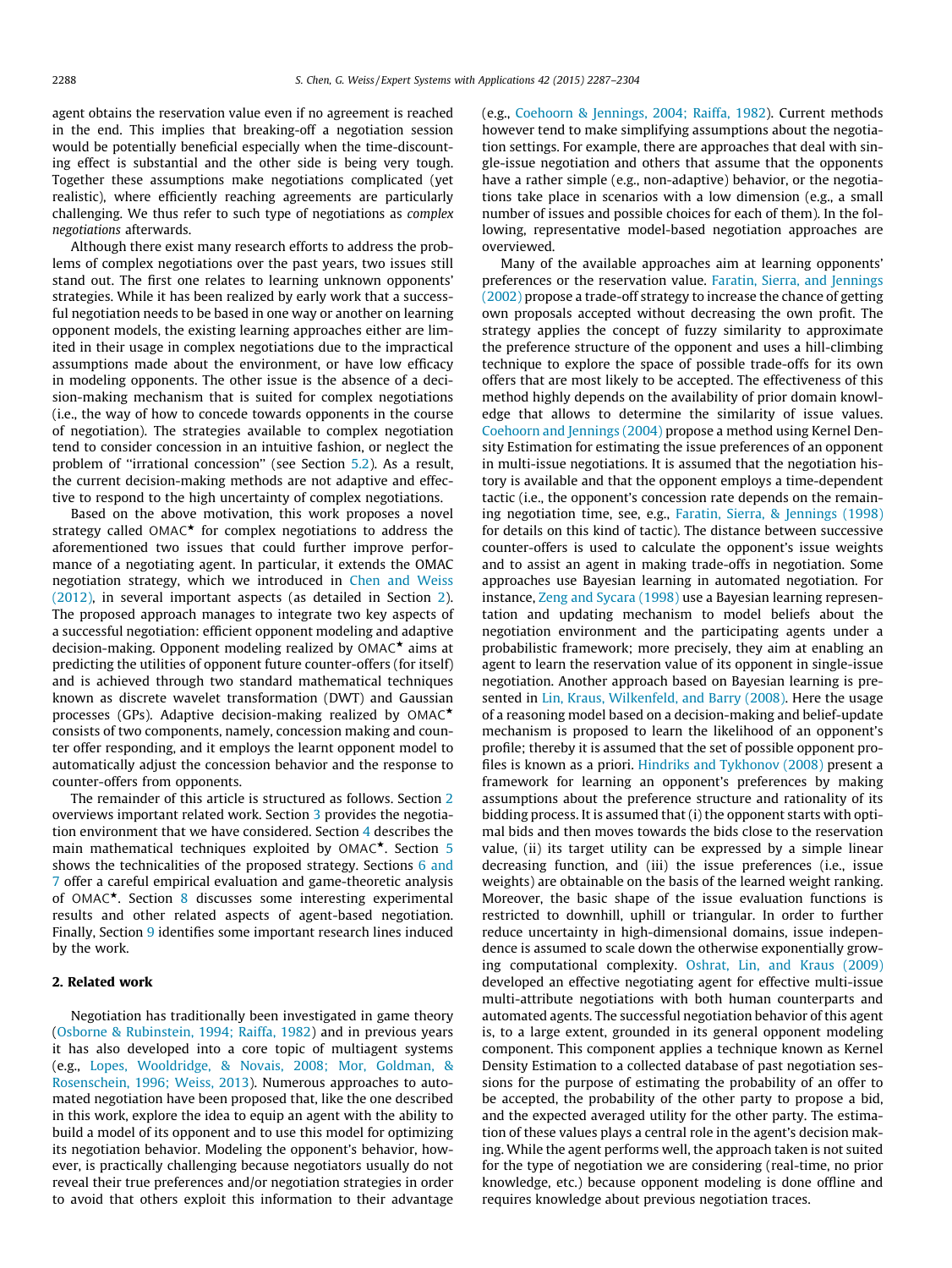<span id="page-2-0"></span>Other available approaches aim at learning the negotiation strategy and decision model of the opposing negotiator. For instance, [Saha, Biswas, and Sen \(2005\)](#page-17-0) apply Chebychev's polynomials to estimate the chance that an opponent accepts an offer relying on the decision history of its opponent. This work deals with single-issue negotiation, where an opponent's response can only be an accept or a reject. [Brzostowski and Kowalczyk \(2006\)](#page-16-0) investigate online prediction of future counter-offers on the basis of the past negotiation exchanges by using differentials. They assume that there mainly exist two independent factors that influence the behavior of an opposing agent, namely, time and imitation. The opponent is assumed to apply a weight combination of time- and behavior-dependent tactic.<sup>2</sup> [Hou \(2004\)](#page-16-0) presents a learning mechanism that employs non-linear regression to predict the opponent's decision function in a single-issue negotiation setting. Thereby it is assumed that the opponent behavior can only be time-, behavior- or resources-dependent (with decision functions as proposed in [Faratin et al. \(1998\)](#page-16-0)). In [Carbonneau, Kersten, and](#page-16-0) [Vahidov \(2008\),](#page-16-0) an artificial neural network (ANN) is constructed with three layers that contain 52 neurons to model a negotiation process in a specific domain. The network exploits information about past counter-offers to simulate future counter-offers of opponents. The training process requires a very large database of previous offer exchanges and huge computational resources, and therefore cannot be applied to complex negotiations considered in this work.

Recently, there is a growing body of work dealing with complex negotiations by means of learning opponent strategy. Some good examples are [Williams, Robu, Gerding, and Jennings \(2011\), Chen](#page-17-0) [and Weiss \(2013\), Chen, Ammar, Tuyls, and Weiss \(2013\), Chen](#page-17-0) [and Weiss \(2014\) and Hao, Song, Leung, and Ming \(2014\).](#page-17-0) In the work of [Williams et al. \(2011\)](#page-17-0), the authors employ Gaussian processes to learn opponent models. The learnt opponent model can provide a negotiating agent with the estimated maximal opponent concession so that the agent could optimize its own expected utility. However, suffering from the problem of ''irrational concession'' (as we will discuss later in Section [5.2\)](#page-5-0), it tends to misinterpret the intention of opponents, especially in the case of competing against tough opponents. As a result, this approach fails to perform efficient negotiations with other state-of-the-art negotiation strategies. [Chen and Weiss \(2014\)](#page-16-0) introduce a negotiation strategy based on a variant of Gaussian processes regression model. Instead of finding solutions to further improving learning performance, the main focus of the strategy is on alleviating the computational complexity of learning opponent models. In the work of [Chen and Weiss \(2013\)](#page-16-0) the authors explore a combination of Empirical Mode Decomposition (EMD) and Autoregressive Moving Average (ARMA) to cope with complex negotiation scenarios. Their approach generates a decomposition of the time series based on the received utilities of past counter-offers into a finite number of simpler components, which allow for an easier subsequent utility prediction for each component. A major drawback of the approach is that it has comparably high prediction errors (see the model comparison shown in [Table 4](#page-9-0)). This is because the approach has to perform N prediction tasks simultaneously (where N equals the number of simpler components) and thus the complexity of regression techniques under consideration must be kept low, thereby making more powerful regression methods (which also require higher computation load) inapplicable. Another weakness of this approach is that the offergenerating component proposes new offers in a simple random way, thus limiting negotiation efficacy. [Hao et al. \(2014\)](#page-16-0) propose another successful approach for complex negotiations. The approach attempts to concede toward opponents as less as possible through adjusting the so-called non-exploitation time point. Furthermore, in order to improve the likelihood of its own proposals being accepted, the authors also employ a reinforcement-learning based approach to predict the optimal offers for the other negotiation party. In addition, a novel knowledge transfer method of learning opponent models for negotiating agents based on deep learning machines is developed in [Chen et al. \(2013\).](#page-16-0) This method, while useful, varies in that its successful operation needs the knowledge of previous negotiation tasks against the opponents, which are not available in complex negotiations (please note the definitions given in Section [1\)](#page-0-0).

Therefore, learning opponent models in existing literature is either inefficient or limited in usage due to the impractical assumptions. Moreover, an adaptive concession-making mechanism is also lacking in this filed. Against this background, this work describes  $OMAC^{\star}$  (as an improved version of OMAC) that advances the state-of-the-art of complex bilateral multi-issue negotiations in three significant ways. First, it adopts a new learning scheme for opponent modeling that can effectively predict opponent behavior in real time through Gaussian processes and discrete wavelet transformation. Second, an improved concession-making mechanism is provided that takes into account the agent's estimated real reservation utility and a high-confident estimate of the forthcoming opponent concession for making adaptive concession in response to the high uncertainty of complex negotiations. And third, it has an enhanced response mechanism that supports an agent in selecting offers with high acceptance probability for its opponents and in determining when to withdraw from a negotiation session. Together these new features result in a considerably more effective and adaptive negotiation strategy, as shown by the experimental results that also include a direct comparison of OMAC<sup>\*</sup> and OMAC.

## 3. Negotiation environment

The work described here adopts a bilateral negotiation environment that is widely used in the agents field (e.g., [Baarslag et al.,](#page-16-0) [2013; Faratin et al., 2002; Hao et al., 2014; Williams et al., 2011\)](#page-16-0). The negotiation protocol is based on the standard alternating offers formalized in [Rubinstein \(1982\)](#page-16-0) but in a real-time manner. Let  $I = \{a, b\}$  be a pair of negotiating agents, *i* represent a specific agent  $(i \in I)$ , *I* be the set of issues under negotiation, and *j* be a particular issue  $(j \in \{1, ..., n\}$  where *n* is the number of issues). The goal of *a* and b is to establish a contract for a product or service. Thereby a contract consists of a package of issues such as price, quality and quantity. Each agent has a minimum payoff as the outcome of a negotiation; this is called the reservation value  $\vartheta$ . Further,  $w_j$  $(i \in \{1, \ldots, n\})$  denotes the weighting preference which agent i assigns to issue j. The issue weights of an agent i are normalized summing to one (i.e.,  $\sum_{j=1}^{n} (w_j^i) = 1$ ). During a negotiation session agent  $a$  and  $b$  act in conflictive roles that are specified by their preference profiles. In order to reach an agreement they exchange offers (i.e., O) in each round to express their demands. An offer is thereby a vector of values, with one value for each issue. The utility of an offer for agent i is obtained by the utility function defined as:

$$
U^{i}(0) = \sum_{j=1}^{n} (w_{j}^{i} \cdot V_{j}^{i}(v_{jk})),
$$
\n(1)

where  $v_{jk}$  is the kth value of the issue j and  $V^i_j$  is the evaluation function for agent *i*, mapping a value of issue *j* (e.g.,  $v_{ik}$ ) to a real number.

Negotiation considered here is time-limited rather than restricted by a fixed number of rounds. Specifically, negotiators have a shared deadline by when they must have completed the negotiation; this deadline is denoted by  $t_{max}$ . If no agreement is reached at the end or one side breaks off before deadline, the

<sup>2</sup> The concepts of time-dependent and behavior-dependent tactics were introduced in [Faratin et al. \(1998\).](#page-16-0)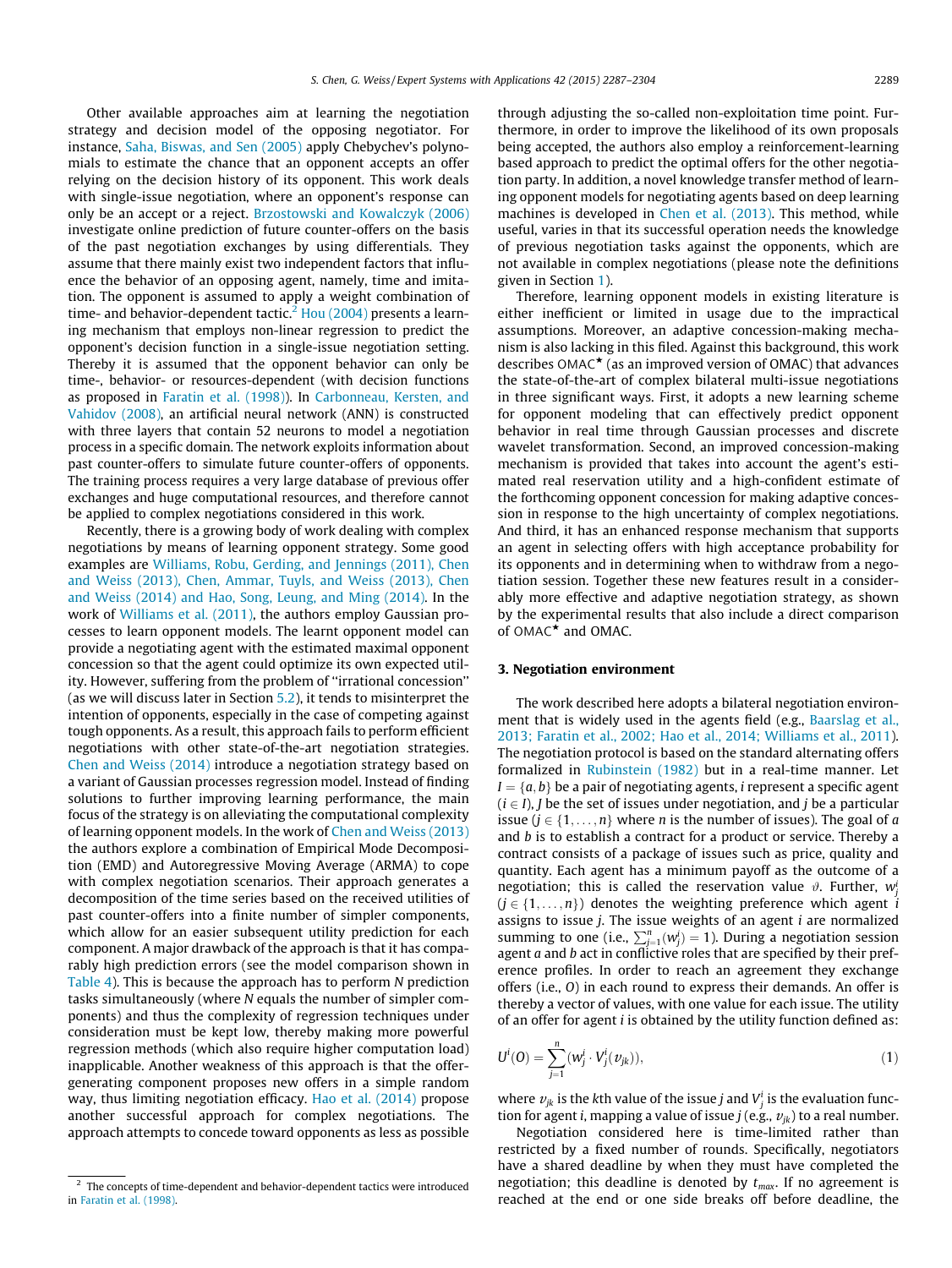<span id="page-3-0"></span>

Fig. 1. 4-Level decomposition of the utilities series  $\chi$  obtained from IAMhaggler2011 in the negotiation domain Airport site selection using DB10. The vertical axis shows score and the horizontal axis represents the percentage of time (%). The 4-level DWT decomposes the original input  $\chi$  into five sub-components including  $d_1 \ldots d_4$  (detail parts) and  $a_4$  (approximation part). The resulting components are shown below  $\chi$ , their frequency increases from  $d_1$  to  $d_4$  (i.e., they are more and more smooth). The final approximation part –  $a_4$  is the long-term trend of  $\chi$ .

negotiation then ends up with the disagreement solution. Note that the number of remaining rounds are not known and the outcome of a negotiation depends crucially on the time sensitivity of the agents' negotiation strategies. This holds, in particular, for discounting domains, in which the utility is discounted with time. We define a so-called discounting factor  $\delta$  ( $\delta \in [0, 1]$ ) and use this factor to calculate the discounted utility as follows:

$$
D^{\delta}(U,t) = U \cdot \delta^t \tag{2}
$$

where  $U$  is the (original) utility and  $t$  is the standardized time (i.e.,  $t \in [0, 1]$ ). As an effect, the longer it takes for agents to come to an agreement the lower is the utility they can achieve. Note that a decrease in  $\delta$  increases the discounting effect.

Upon receiving a counter-offer from the opponent,  $O_{opp}$ , an agent decides on acceptance, rejection and withdrawal according to the interpretation of its reasoning model.<sup>3</sup> For instance, the acceptance decision can be made in dependence on a certain threshold Thres $^i$ : agent i accepts if  $U^i(O_{opp})\geqslant$  Thres $^i$ , and rejects otherwise. As another example, the decision could be based on differences in successive utilities.

#### 4. Techniques for opponent modeling

This section briefly introduces the two main techniques used by  $OMAC^{\star}$  for modeling opponents – discrete wavelet transformation (Section 4.1) and Gaussian processes (Section [4.2](#page-4-0)). OMAC<sup>\*</sup> uses discrete wavelet transformation to extract the previous main trend of an ongoing negotiation. After that it employs Gaussian processes to predict the future main trend.

#### 4.1. Discrete wavelet transformation

Discrete wavelet transformation (DWT) is a type of multiresolution wavelet analysis that provides a time–frequency representation of a signal and, based on this, it is capable of capturing time localizations of frequency components. DWT has become increasingly important and popular as an efficient multi-scaling tool for exploring features. This is due to the fact that it can offer with modest computational effort high-quality solutions (with complexity O(n)) to non-trivial problems such as feature extraction, noise reduction, function approximation and signal compression. OMAC<sup>\*</sup> employs DWT to extract the main trend of the opponent's concession over time from its previous counter-offers. In the following, aspects of DWT are described that are relevant to OMAC<sup>\*</sup>; further details can be found in, e.g., [Daubechies](#page-16-0) [\(2006\) and Ruch and Fleet \(2009\).](#page-16-0)

In DWT a time–frequency representation of a signal is obtained through digital filtering techniques, where two sets of functions are utilized: scaling functions using low-pass filters and wavelet functions using high-pass filters. More precisely, a signal is passed through a series of high pass filters to analyze the high frequencies, and similarly it is passed through a series of low pass filters to analyze the low frequencies. In so doing, DWT decomposes a signal into two parts, an approximation part and a detail part. The former is smooth and reveals the basic trend of the original signal, and the latter is rough and in general corresponds to short-term noise from the higher-frequency band.

The decomposition process can be applied recursively as follows:

$$
y_{low}[k] = \sum_{n} f[n] \cdot h[2k - n]
$$
  
\n
$$
y_{high}[k] = \sum_{n} f[n] \cdot g[2k - n]
$$
\n(3)

<sup>&</sup>lt;sup>3</sup> If the agents know each other's utility functions, they can compute the Paretooptimal contract ([Raiffa, 1982\)](#page-16-0). However, a negotiator will not make this information available to its opponent in competitive settings.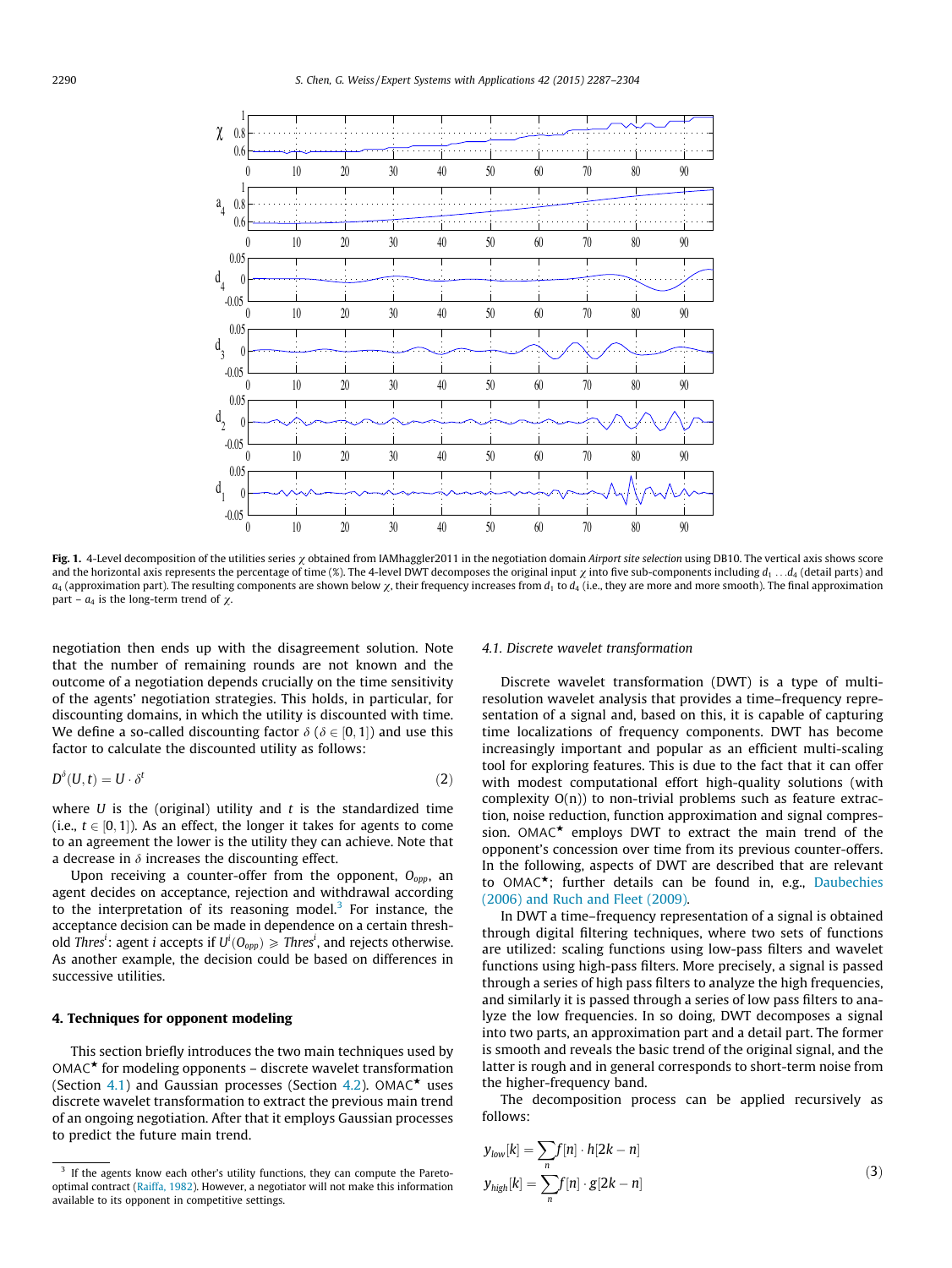<span id="page-4-0"></span>with  $f[n]$  being the signal,  $h[n]$  a halfband high-pass filter,  $g[n]$  a halfband low-pass filter, and  $y_{low}[k]$  and  $y_{high}[k]$  the outputs of the low-pass and high-pass filters, respectively. The iterative application of DWT results in different levels of detail of the input signal; in other words, it decomposes the approximation part into a ''further smoothed'' component and a corresponding detail component. The further smoothed component contains longer period information and provides a more accurate trend of the signal. For instance, f can firstly be decomposed into a rough smooth part  $(a_1)$  and a detail part  $(d_1)$ , and then the resulting part  $a_1$  can be decomposed in finer components, that is,  $a_1 = a_2 + d_2$ , and so on. This iterative process is captured by the below diagram:

$$
f \cdots a_1 \cdots a_2 \cdots a_3 \cdots a_n
$$
  

$$
\vdots \qquad \vdots
$$
  

$$
d_1 \quad d_2 \quad d_3 \cdots d_n
$$

where  $a_1, a_2, \ldots, a_n$  are the approximation parts and  $d_1, d_2, \ldots, d_n$ are the detail parts of f.

Daubechies wavelets are a family of orthogonal wavelets defining a DWT. They are applied for solving a range of problems, e.g., self-similarity properties of a signal, fractal problems, signal discontinuities, etc. The results reported in this article are achieved through wavelet decomposition using the Daubechies' wavelets of order 10 (referred to as ''DB10'' afterwards). We use the notation below to represent the decomposition relation in our case:

$$
\chi = \omega + \sum_{n=1}^{\lambda} d_n \tag{4}
$$

where  $\chi$  is the time series (i.e., the maximum utilities of counter-offers over intervals, refer to Section [5.1\)](#page-5-0),  $\omega$  represents the *n*-layer approximation component of  $\chi$ ,  $d_n$  is the *n*-layer detail part, and  $\lambda$ the number of decomposition level.

A concrete example of applying DWT in negotiation is given in [Fig. 1,](#page-3-0) which shows the curve of the received utilities (i.e., the original signal) in the domain Airport site selection when negotiating with the agent IAMhaggler2011 (more information about domains and agents can found in Section  $6.1$ ). The decomposition results were obtained with  $\lambda = 4$ . The curve at the top of figure represents  $\chi$ ,  $d_n$  is the detail component of the  $n^{th}$  decomposition layer and  $a_4$ is the approximation on the final layer (i.e., the fourth), corresponding to  $\omega$  in Eq. (4). This figure clearly shows that  $a_4$  is a pretty good approximation of the main trend of the original signal. As can be seen, the noise/variation represented by those detail components (e.g.,  $d_1$  to  $d_4$ ) is irrelevant to its trend.

#### 4.2. Gaussian processes

 $OMAC^{\star}$  adopts Gaussian processes (GPs) to learn an opponent model that does not only allow to make confident predictions but also provides a measure of the level of confidence in the predictions. GPs are an important tool in statistical modeling and are widely used to perform Bayesian nonlinear regression and classification. In the following, main aspects of GPs relevant to  $OMAC^*$ are overviewed; for a detailed discussion we refer to [Rasmussen](#page-16-0) [and Williams \(2006\).](#page-16-0)

Formally, GPs are a form of nonparametric regression that perform inference directly in the functional space. Specifically, GPs define probability distributions over functions. Let  $\mathcal{D} = \{ \mathbf{x}^{(i)}, \dots \}$  $\mathcal{Y}^{(i)}\}_{i=1}^n$  be a data set where  $\mathbf{x}\in\mathbb{R}^d$  is the input vector,  $y\in\mathbb{R}$  the output vector and  $n$  is the number of available data points. When a function is sampled from a GP, we write:

 $f(\mathbf{x}) \sim \mathcal{GP}(m(\mathbf{x}), k(\mathbf{x}, \mathbf{x}'))$ 

where  $m(\mathbf{x})$  is the mean function and  $k(\mathbf{x}, \mathbf{x}')$  the covariance function.  $m(\mathbf{x})$  and  $k(\mathbf{x},\mathbf{x}')$  can fully specify a GP. A common assumption is that GPs have mean zero, which greatly simplifies calculations without loss of generality. We also follow this view in the work.

[Rasmussen and Williams \(2006\)](#page-16-0) present a wide variety of covariance functions. In this work the Matérn covariance function is selected because it is robust and can be computed in real time settings:

$$
k_{y}(\mathbf{x}, \mathbf{x}') = a^{2} \frac{2^{1-\nu}}{\Gamma(\nu)} \left(\frac{\sqrt{2\nu}r}{\ell}\right)^{\nu} K_{\nu} \left(\frac{\sqrt{2\nu}r}{\ell}\right)
$$
(5)

with  $r$  denoting the Euclidean distance between  $\bf{x}$  and  $\bf{x}'$ . The positive parameters  $a$  and  $\ell$  determine the amplitude and length-scale, respectively, the positive parameter  $\nu$  controls the smoothness of the sample functions,  $K_v(\cdot)$  is a modified Bessel function [Abramowitz and Stegun \(1965\)](#page-16-0), and  $\Gamma(\cdot)$  is the Gamma function with the form  $\Gamma(z) = \int_0^\infty \frac{t^{z-1}}{e^t} dt$ .

As the data in GP modeling can be represented as a sample from a multivariate Gaussian distribution, we have the following joint Gaussian distribution:

$$
\begin{bmatrix} \mathbf{y} \\ \mathbf{y}_T \end{bmatrix} \sim \mathcal{N} \left( 0, \begin{bmatrix} \mathbf{K}_N & \mathbf{K}_{NT} \\ \mathbf{K}_{TN} & \mathbf{K}_T \end{bmatrix} + \sigma_n^2 \mathbf{I} \right)
$$
 (6)

where **K** is the covariance matrix,  $\mathbf{K}_{ij} = k_y(\mathbf{x}_i, \mathbf{x}_j)$ ,  $\sigma_n$  the noise variance, I is the identity matrix, N is the size of the training set, and T is the size of test inputs. The resulting predictive distribution is then obtained by conditioning on the observed target outputs (i.e., response variables) and is given by:

$$
p(\mathbf{y}_T|\mathbf{y}) = \mathcal{N}(\boldsymbol{\mu}_T, \boldsymbol{\Sigma}_T),
$$
\n(7)

where  $\mu$ <sub>T</sub> and  $\Sigma$ <sub>T</sub> are defined as

$$
\boldsymbol{\mu}_T = \mathbf{K}_{TN} [\mathbf{K}_N + \sigma_n^2 \mathbf{I}]^{-1} \mathbf{y}
$$
\n(8)

$$
\Sigma_T = \mathbf{K}_T - \mathbf{K}_{TN} [\mathbf{K}_N + \sigma_n^2 \mathbf{I}]^{-1} \mathbf{K}_{NT} + \sigma_n^2 \mathbf{I}
$$
\n(9)

Finally, learning in a GP setting involves maximizing the marginal likelihood given by

$$
L = \log p(\mathbf{y}|\mathbf{X}, \theta)
$$
  
=  $-\frac{1}{2}\mathbf{y}^T(\mathbf{K} + \sigma_n^2 \mathbf{I})^{-1}\mathbf{y} - \frac{1}{2}\log|\mathbf{K} + \sigma_n^2 \mathbf{I}| - \frac{n}{2}\log 2\pi$  (10)



Fig. 2. Illustration of the prediction ability of  $OMAC^{\star}$ . The dash-dot line indicates the time point  $t_c$  at which the current prediction is made. The circles to the left of the dash-dot line are the historical points of  $\omega$  before  $t_c$ . The plus signs to the right of the dash-dot line show the actual points of  $\omega$  after  $t_c$ . The prediction of  $\omega$  is described by the solid curve and the confidence is shown by the shaded area. The results shown in this figure are achieved in the negotiation domain Flight booking when playing against the agent Agent\_K (more detail on domains and agents is given in Section [6.1](#page-7-0)).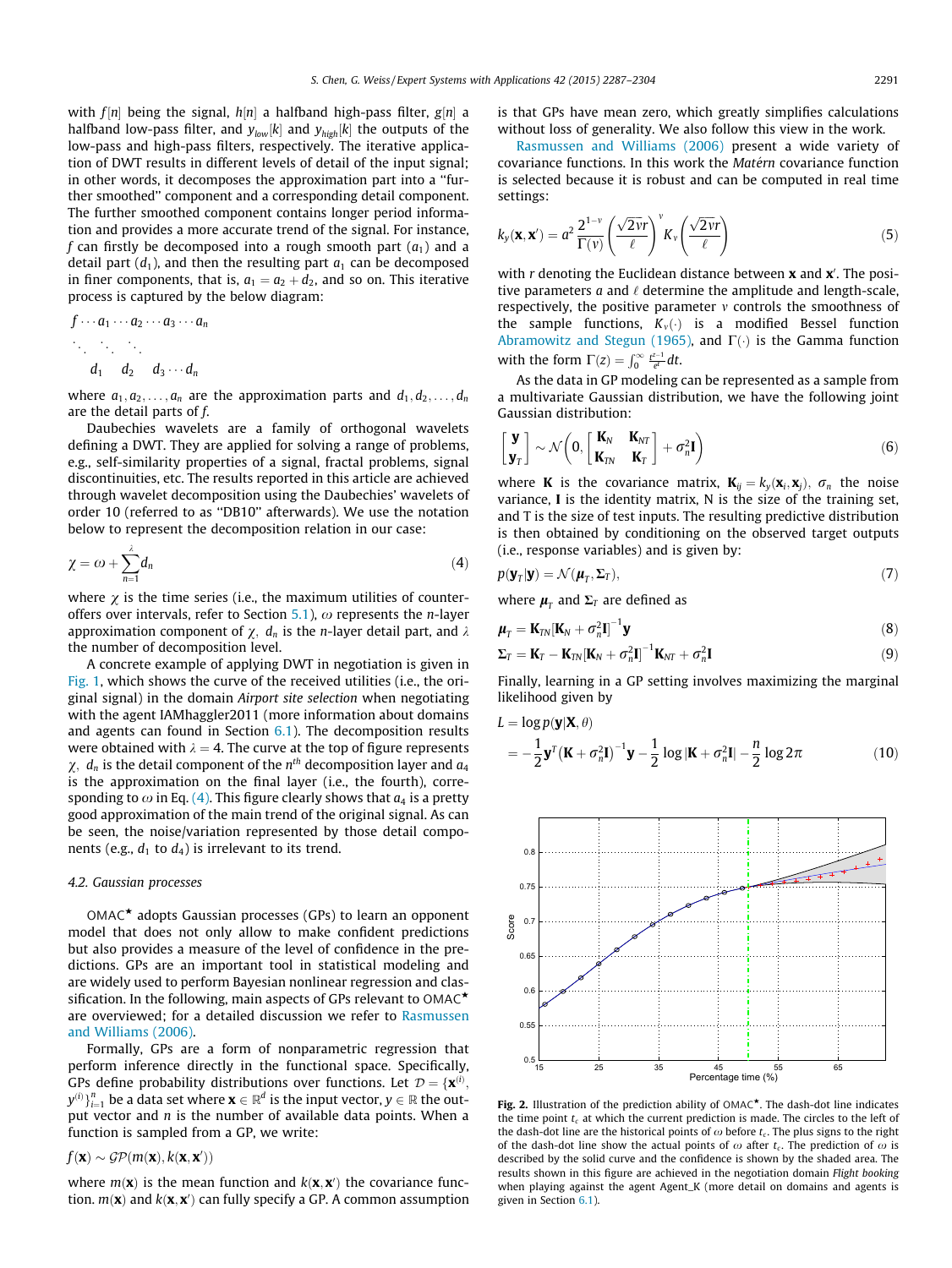<span id="page-5-0"></span>where  $\mathbf{v} \in \mathbb{R}^{m \times 1}$  is the vector of all collected outputs,  $\mathbf{X} \in \mathbb{R}^{m \times d}$  is the matrix of the input data set, and  $\mathbf{K} \in \mathbb{R}^{m \times m}$  is the covariance matrix with j-j representing the determinant. We briefly mention here that a desirable property of GPs is that they automatically avoid overfitting.

[Fig. 2](#page-4-0) illustrates the prediction ability of GPs in the context of automated negotiation. It shows the actual and predicted approximation parts (i.e.,  $\omega$ ) of concession curve of the opponent ''Agent\_K'' at different time points. As can be seen, the prediction is accurate in the light of the actual data points, while the errors naturally grow in regions outside the training data where there is high uncertainty about the approximated function.

## 5. The OMAC $*$  strategy

 $OMAC^*$  is composed of two functional core components. First, an opponent-modeling component (described in Section 5.1), which learns a model of the opponent through a combination of discrete wavelet decomposition and non-parametric regression. Second, a decision-making component, which is responsible for adaptively making concessions (Section 5.2) and for appropriately responding to a counter-offer (Section [5.3\)](#page-7-0) on the basis of the learnt opponent model. Algorithm 1 shows  $OMAC^*$  at a glance, the individual steps are explained below.

**Algorithm 1.** The OMAC<sup>\*</sup> strategy. Let  $t_c$  be the current time,  $\delta$  the time discounting factor, and  $t_{max}$  the deadline of negotiation.  $O_{opp}$  is the latest offer of the opponent and  $O_{own}$  is a new offer to be proposed by OMAC\*.  $\chi$  is the time series comprised of the maximum utilities over intervals.  $\xi$  is the lead time for prediction procedure and  $\omega$  is the central tendency of  $\chi$  obtained from DWT.  $E_{\delta}(t)$  is the expected discounted received utility at time  $t$ .  $u_{res}$  is the estimated effective reservation utility, and  $e^p$  is the confident estimate of the maximum opponent concession with a probability of  $p$ .  $R$ is the conservative aspiration level function,  $u'$  the target utility at time  $t_c$ . As explained above,  $\delta$  is the discounting factor and  $\vartheta$  the default reservation value specified by the preference profile

1: Require:  $t_{max}$ ,  $\delta$ ,  $\vartheta$ ,  $\xi$ ,  $p$ ,  $R$ 2: while  $t_c \leq t_{max}$  do 3:  $O_{opp} \leftarrow receiveMessage();$ 4: Bids = recordBids( $t_c$ , O<sub>opp</sub>); 5: if NewInterval( $t_c$ ) then 6:  $\gamma \Leftarrow$  preprocessData(t<sub>c</sub>, Bids) 7:  $\omega \Leftarrow decompose(\chi);$ 8:  $(E_{\delta}(t), t_{l}) \Leftarrow \text{predict}(\omega, \chi, \xi);$ 9:  $(u_{res}, e_{min}^p) \Leftarrow updateParas(\omega, \chi, \vartheta, p, t_l);$ 10:  $R \leftarrow (u_{res}, e^p);$ 11: end if 12:  $u' = getTargetU(E_{\delta}(t), R, \delta, t_c);$ 13: if is Acceptable  $(u', O_{opp}, \delta, t_c)$  then 14:  $agree(O_{opp});$ 15: else 16: checkTermination(); 17:  $O_{own} \leftarrow constructOffer(u');$ 18: proposeNewBid( $O_{own}$ ); 19: end if 20: end while

## 5.1. Opponent modeling

According to  $OMAC^*$ , the objective of opponent modeling is twofold: to analyze the opponent's past bidding strategy with the goal to reveal the concession trend implied by its behavior (''trend analysis''); and to predict the utilities of the opponent's forthcoming offers (for the agent) on the basis of the identified trend (''trend prediction or extrapolation''). The process of opponent modeling is captured by lines 3 to 11 in Algorithm 1. Opponent modeling is technically done through a combination of discrete wavelet transformation (trend analysis) and regression with Gaussian processes (trend prediction).

When receiving a new counter-offer  $O_{opp}$  from an opponent at the time  $t_c$ , the agent records this time stamp and the utility  $U(O_{opp})$  according to the agent's own utility function (see line 4). The agent divides a negotiation session into a fixed number of intervals (denoted as  $\zeta$ ) of equal duration. The sequence of the highest utility at each previous interval, together with their time stamps, is taken as the basis for predicting the opponent's behavior (line 6). The motivation for using this prediction basis is twofold (a similar motivation is given in [Williams et al.](#page-17-0) [\(2011\)\)](#page-17-0). First, this degrades the computation complexity so that the agent's response time is kept low. Assume that all observed counter-offers were taken as inputs, then the agent might have to deal with several thousands of data points in every single negotiation session. This computational load would lead to a clear negative impact on the quality of negotiation in a real-time setting. Second, this reduces the risk of misinterpreting the opponent's behavior that exists in multi-issue negotiations because a small change in the utility of an opponent may result in a large utility change for the negotiator. The resulting time series consisting of the maximum utilities at each interval is referred to as  $\chi$ afterwards.

To analyze the trend, the time series  $\chi$  is first processed by applying discrete wavelet transformation (DWT); this is captured by line 7. The output of DWT includes an approximation and a detail component as described in Section [4.1](#page-3-0). OMAC $*$  focuses on the approximation part and intentionally ignores the detail part for three reasons. First, the approximation part represents the trend of the opponent concession curve and indicates how the concession of opponent will develop in the future. More importantly, it becomes more smooth (compared to the original signal, i.e.  $\gamma$ ) to allow for accurate and robust prediction. Third, the detail parts correspond to high frequency short-term signal or random noise. Thus, these detail parts are trivial components of the original signal, and to calculate their precise predictive distribution would require a tremendous computational effort.

Regression is then performed with Gaussian processes to forecast the opponent's future moves using the results of trend analysis. A notable advantage of Gaussian processes is that it not only provides the accurate estimation of the dependent variable(s) but also gives a measure of the level of confidence in that prediction. Since OMAC<sup>\*</sup> adopts a periodical updating mechanism, it is not necessary and also not advantageous to forecast globally (i.e., from the current moment to the end of negotiation), because this is likely to generate noise that results into imprecise predictions. OMAC<sup>\*</sup> limits the range of forecasting to  $\xi$  intervals to achieve efficiency and noise reduction.

## 5.2. Adaptive concession-making mechanism

Based on the predictive distribution available through the learnt opponent model,  $OMAC^*$  decides how to set the own target utility (see line 12 in Algorithm 1). One possibility is to set the target utility according to the maximum predicted utility. This is straightforward but may be ineffective. Suppose the negotiation opponents are ''sophisticated and tough'' and always avoid making concessions, the prediction results can then easily lead to a misleading, too low expectation about the future utility offered by the other party. This, in turn, can result in an adverse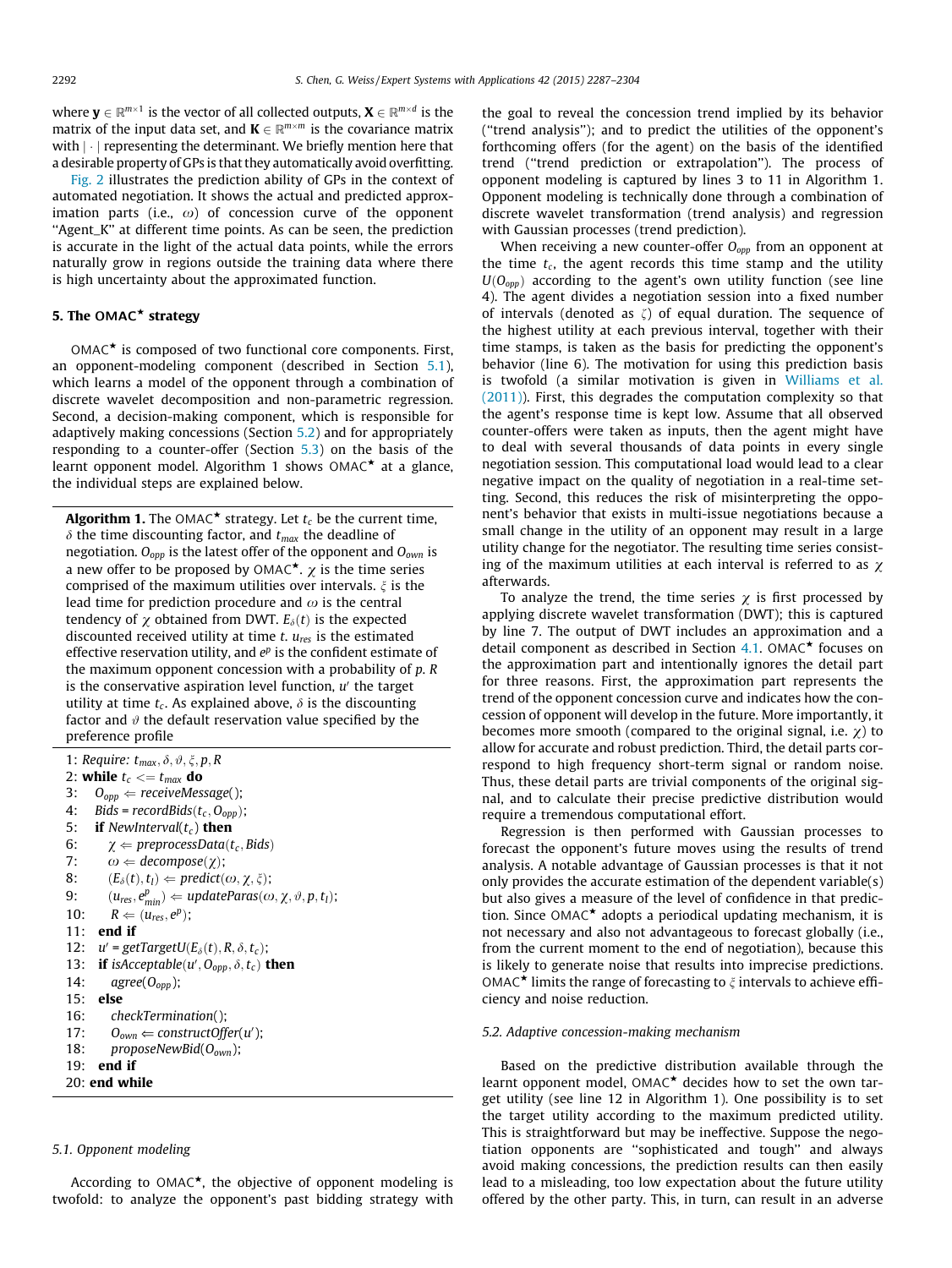concession behavior.4 Moreover, a global prediction approach can make this situation even worse. To deal with this ''irrational concession" effect,  $OMAC^*$  employs a conservative aspiration level function  $R(t)$  that carefully suggests target utilities for the agent. (This negative effect is also considered in Section [6.2.](#page-8-0)) The R-function is based on two variables,  $u_{res}$  and  $e^p$ , where the former represents our agent's estimated effective reservation utility and the latter represents the expectation of the maximum opponent concession. These two variables are periodically updated in dependence on the output of learnt opponent model (line 9 and 10 of Algorithm 1). Next, we motivate the usage of these two variables and define the R-function in detail.

Although the default reservation value of a negotiation (i.e.,  $\vartheta$ ) is known, it is more like a ''default solution'' in the failure case (i.e., when no agreement is reached) rather than an indication of the actual minimum compromise the other party will make. Consider, for instance, an opponent that is cooperative in the sense that it is willing to concede more than  $\vartheta$  (perhaps even in an early negotiation stage); in this case the worst possible outcome for the agent is not longer given by  $\vartheta$ . The estimated effective reservation utility  $u_{res}$  is defined as follows:

$$
u_{res} = \max(\omega_{max}^{low}(t_l), \vartheta)
$$
\n(11)

where  $\vartheta$  is the reservation value predefined by its own preference profile,  $t_i$  the last time point when the opponent modeling task is performed, max returns the larger value between arguments.  $\omega^{\text{low}}_{\text{max}}(t)$  is the maximum value of  $\omega^{\text{low}}(t)$  in [0, t], which is the lower bound of  $\omega$  and is defined as

$$
\omega^{\text{low}}(t) = \omega(t) \cdot (\text{mean}(r_{[0,t]}) - \text{stdev}(r_{[0,t]})) \tag{12}
$$

with  $\omega$  being the main tendency of  $\chi$ ,  $r_{[0,t]}$  the series representing the ratio between  $\omega$  over  $\chi$  in the interval [0, t] and stdev the standard deviation.

OMAC<sup>\*</sup> is sensitive to  $u_{res}$ , that means, an inappropriate setting of  $u_{res}$  would result in a negotiation failure (in the case it is too big and the agent thus tends to make no concession) or in a reduction of its potential payoff (in the case it is too small and the agent thus tends to concede more than necessary). Because  $\omega$  depends on the received counter-offers, using the maximum value from its lower bound assures with low failure risk an increase of the agent's potential profit. When this value is smaller than  $\vartheta$ , the agent uses  $\vartheta$  instead (see Eq. (11)).

Another key factor of  $R(t)$  is  $e^p$ , which aims at keeping track of the best forthcoming compromise. Toward this end, a probability parameter  $p$  is used that specifies the likelihood of the prediction (i.e., the higher p, the more confident the prediction). The definition of  $e^p$  is based on the error function that is used in the standard cumulative distribution function (CDF) of a Gaussian distribution. More precisely, the CDF is given by

$$
F(x; \mu, \sigma^2) = \frac{1}{2} \left[ 1 + \text{erf}\left(\frac{x - \mu}{\sqrt{2}\sigma}\right) \right]
$$
 (13)

where *erf* is the error function given by

$$
\operatorname{erf}(x) = \frac{2}{\sqrt{\pi}} \int_0^x e^{-t^2} dt \tag{14}
$$

The complement of the above cumulative distribution function represents the upper tail probability of the Gaussian distribution, and its inverse function specifies an expected value  $(x)$  of a random variable X such that X falls into the interval  $(x, +\infty)$  with the given probability p. This is expressed by

$$
Q(p; \mu, \sigma) = \mu - \sqrt{2}\sigma^2 erf^{-1}(2p - 1)
$$
 (15)

In order to capture a high-confident estimate of the forthcoming maximum concession, the Q-function then takes as input a probability p, the maximum posterior mean estimate  $\tilde{\mu}$ , and the corresponding posterior standard deviation  $\tilde{\sigma}$  in the resulting predictive distribution about  $\chi$ . The probability p should be set high enough so that a strong confidence about the maximal opponent concession is ensured. Since  $u_{res}$  is the worst possible outcome, the agent takes it as the minimum value for  $e^p$ . Overall, this is captured by

$$
e^p = \max(u_{\text{res}}, Q(p; \tilde{\mu}, \tilde{\sigma})) \tag{16}
$$

The conservative aspiration level function  $R(t)$  should decrease the utility expectation of an agent as time proceeds. Moreover, it should take into account the opponent behavior and the discounting effect. More precisely,  $R(t)$  should be proportional to  $e^p$  and  $u_{res}$ so that the agent is likely to benefit from the concessive behavior of an opponent. At the same time,  $R(t)$  should be inversely proportional to  $\delta$  because the benefit of an early agreement becomes increasingly significant as the discounting factor decreases. These requirements on  $R(t)$  can be instantiated in different ways. OMAC<sup>\*</sup> does this as follows:

$$
R(t) = (U_{\text{max}} - u_{\text{res}})(1 - t)^{\frac{\beta}{2}} \left(\frac{e^p}{U_{\text{max}}}\right)^{\beta} + u_{\text{res}}
$$
(17)

where  $\beta$  is the concession coefficient controlling the concession rate,  $U_{\text{max}}$  is the possible maximum utility in the scenario and  $\delta$  is the discounting factor.

In addition,  $OMAC^*$  uses the expected discounted received utility  $E_{\delta}(t)$  in its decision making. This utility, which corresponds to the expectation of how much discounted profit can be received from an opponent at some future time  $t_{\star}$ , is defined by:

$$
E_{\delta}(t_{\star}) = \frac{1}{C} \int_{-\infty}^{+\infty} D_{\delta}(u \cdot f(u; \mu_{\star}, \sigma_{\star}), t_{\star}) du
$$
 (18)

where  $C$  is a constant called normalizing constant,  $f$  is the probability density function of Gaussian distribution, and  $\mu_{\star}$  and  $\sigma_{\star}$  are the mean and standard deviation (both obtained from GPs) at  $t_{\star}$ . Unlike the approach described in [Williams et al. \(2011\),](#page-17-0) which truncates the probability distribution to  $[0, 1]$ , OMAC\* preserves the probability distribution by introducing the normalizing constant C.

 $OMAC^{\star}$  distinguishes two cases with respect to the expected discounted received utility. First, the expectation of  $E_{\delta}(t)$  is optimistic, that is, the expected received utility is larger than what is suggested by the conservative aspiration level function. Formally, this means that there exists an interval  $\{T \mid T \neq \emptyset, T \subseteq [t_c, t_s]\},\$ where  $t_c$  is the current time slot and  $t_s$  the end point of the predicated time series, so that

$$
E_{\delta}(t) > D^{\delta}(R(t), t), \quad t \in T
$$
\n(19)

In this case the time  $\hat{t}$  at which the optimal expected utility  $\hat{u}$  is reached is set as follows:

$$
\hat{t} = \underset{t \in T}{\operatorname{argmax}} E_{\delta}(t) \tag{20}
$$

Moreover,  $\hat{u}$  is defined as

$$
\hat{u} = E_{\delta}(\hat{t}) \tag{21}
$$

Second, the expected received utility is below the suggested aspiration level. In this pessimistic case  $\hat{u}$  is defined as 0 and OMAC<sup>\*</sup> abides by the target utility determined by  $R(t)$ . By distinguishing

 $4$  An opponent model that is too sensitive to opponent behavior tends towards making higher concession than necessary to reach an agreement with that opponent. Throughout this paper this is referred to as ''adverse concession behavior'' and '' irrational concession''.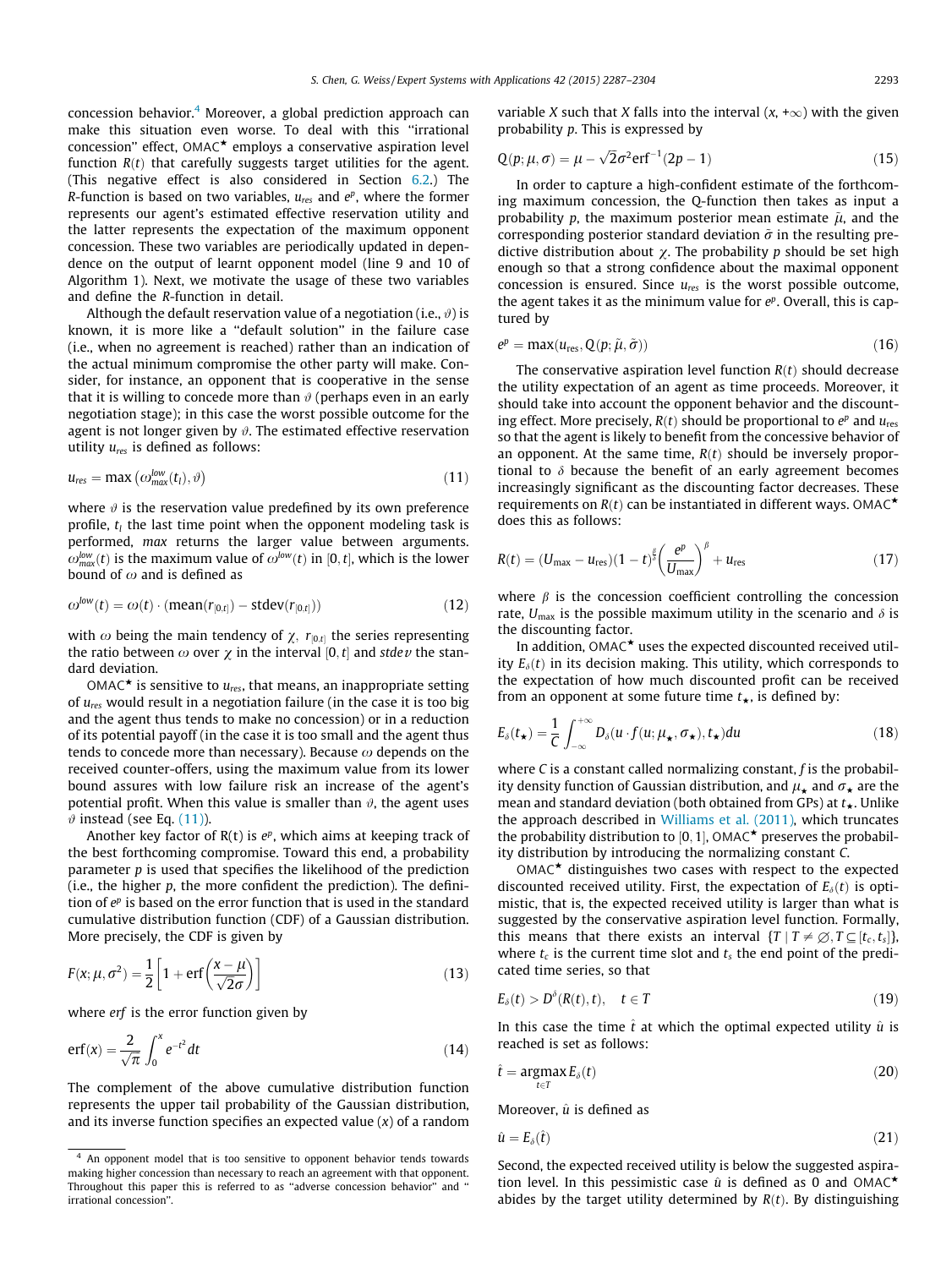<span id="page-7-0"></span>these two cases,  $OMAC^{\star}$  aims at "getting the most with lowest possible risk''.

Obviously, it would be not rational to concede immediately to  $\hat{u}$ when  $u_l \geq \hat{u}$ , where  $u_l$  is the utility of the last bid before the opponent model is updated at time  $t_l$ . Similarly, it would be not appropriate for an agent to immediately switch to  $\hat{u}$  if  $u_l < \hat{u}$ . Therefore,  $OMAC^{\star}$  dynamically adjusts the concession rate by setting the target utility  $u'$  as follows:

$$
u' = \begin{cases} R(t_c) & \text{if } \hat{u} = 0\\ \hat{u} + (u_l - \hat{u})\frac{t_c - \hat{t}}{t_l - \hat{t}} & \text{otherwise} \end{cases}
$$
(22)

## 5.3. Counter-offer response mechanism

After the target utility  $u'$  has been chosen, an agent has to decide how to respond to the opponent's current counter-offer (this corresponds to lines 13–19 in Algorithm 1). OMAC<sup>\*</sup> first checks whether any of the following two conditions is fulfilled:

- the utility of the latest counter-offer  $U(O_{opp})$  is not smaller than  $u',$
- or, the counter-offer has been proposed by the agent itself to its opponent at some earlier point during the ongoing negotiation process.

If any of these two conditions is satisfied, the agent settles the deal and the negotiation ends (line 14).

Otherwise, OMAC $\star$  checks whether u' falls below the best counter-offer received so far. If this is the case, then, for the reason of negotiation efficiency, this counter-offer is proposed to the opponent. Such an action is reasonable because it tends to satisfy the expectation of the opponent. If not the case, then  $OMAC^*$  constructs a new offer following a  $\epsilon$ -greedy strategy [\(Chen & Weiss,](#page-16-0) [2014\)](#page-16-0). According to this strategy, a greedy offer with probability  $1-\epsilon$  is chosen in order to exploit the opponent behavior, and with probability  $\epsilon$ , a random offer $^5$  is made (where  $0\leqslant \epsilon \leqslant 1$  ). The greedy offer is chosen as follows. For a rational opponent it is reasonable to assume that the sequence of its counter-offers is in line with its decreasing satisfaction. Thus, the more frequent and earlier a value of an issue j appears in counter-offers, the more likely it is that this value contributes significantly to the opponent's overall utility. Formally, let  $F(\cdot)$  be the frequency function defined by:

$$
F^{n}(v_{jk}) = F^{n-1}(v_{jk}) + (1-t)^{\varphi} \cdot g(v_{jk})
$$
\n(23)

where the superscript of  $F(\cdot)$  indicates the number of negotiation rounds,  $\varphi$  is the parameter reflecting the time-discounting effect, and  $g(\cdot)$  is a two-valued function whose output is 1 if the specific issue value (i.e.,  $v_{ik}$ ) appears in the counter-offer and 0 otherwise. The new offer to be proposed is the one whose issue values have the maximal sum of frequencies according to the frequency function and whose utility is not worse than the current target utility. For efficiency purposes, the updating only considers those issue values that have been proposed by the opposition, and takes place for the early stage of a negotiation session. In the case of a random offer, an offer whose utility is within a narrow range around  $u'$  is randomly generated and proposed at next round.

An important decision to be made by a negotiating agent is whether or not an ongoing negotiation should be broken off. This can make sense especially in negotiations with tough opponents

if the reservation value  $(\vartheta)$  is non-zero and the time-discounting effect  $(\delta)$  is severe. In this situation, the agent may obtain a better payoff by aborting the tough negotiation as early as possible, namely, a slightly discounted reservation value rather than only a highly discounted outcome based on a late agreement. OMAC $\star$ uses the following probability  $\eta$  to decide on breaking off a negotiation:

$$
\eta = \begin{cases} 0 & \text{if } \tilde{\mu} \ge \vartheta \\ (\vartheta - \tilde{\mu})(1 - \delta) & \text{otherwise} \end{cases}
$$
 (24)

where  $\tilde{\mu}$  is the maximum mean value of the gained prediction,  $\vartheta$  is the reservation value, and  $\delta$  is the time-discounting factor. According to this definition,  $\eta$  is proportional to  $\vartheta$  but inversely affected by the maximum concession prediction and  $\delta$ . The rationale behind this is that a high reservation tends to make a significant negotiation success less likely, while a small discounting factor (implying high time pressure) reduces the payoff quickly.  $OMAC^*$  handles breaking-off rather conservative: before really breaking off, the opponent's forthcoming counter-offers are analyzed for a certain period of time (5% of the overall negotiation time in the experiments reported below), and break-off eventually happens if none of these counter-offers is better (i.e., concedes more) than best counter-offer received so far.

#### 6. Experimental results and analysis

This section is organized as follows. The setup of the experiments is described in Section 6.1. The results and detailed compar-isons of OMAC<sup>\*</sup> with other strategies are shown in Section [6.2.](#page-8-0) Finally, Section [6.3](#page-10-0) summarizes the performance of our proposed approach.

#### 6.1. Experimental setup

## 6.1.1. Automated Negotiating Agent Competition

The Automated Negotiating Agent Competition (ANAC) is a yearly international competition, which was jointly initialized by the Delft University of Technology and Bar-Ilan University to encourage the development of practical agents that are able to proficiently negotiate against unknown opponents in uncertain circumstances. With a large number of state-of-the-art negotiating agents and negotiation domains, it provides a useful benchmark for objectively evaluating negotiation strategies. ANAC uses the Generic Environment for Negotiation with Intelligent multi-purpose Usage Simulation (Genius) ([Hindriks, Jonker, Kraus, Lin, &](#page-16-0) [Tykhonov, 2009](#page-16-0)) as the official test platform. This framework can support negotiation sessions where the behavior and preferences of opponents are unknown and where the negotiation sessions are subject to discounting effects and real-time constraints. Genius allows to compare new negotiation strategies against various state-of-the-art negotiation agents that have been implemented within this framework.

In a competition, each agent plays against other agents in every considered domain (see [6.1.2\),](#page-8-0) where the two agents involved in a negotiation act in turn in conflicting roles (e.g., ''buyer'' and "seller"). Suppose agent *a* negotiates with *b* in domain  $D \in \mathcal{D}$ , where  $D$  is the whole set of domains. Let the two roles of domain D be represented by  $P_1^D$  and  $P_2^D$ , respectively, and  $U_{a\rightarrow b}^D(a, P_1^D)$  represent the score of agent  $a$  in a session where  $a$  initializes it with playing as the role of  $P_1^D$ . Then, the score of agent a, when playing the role given by  $P_1^D$ , is calculated as

$$
S(a, P_1^D) = \frac{1}{2(|\Lambda| - 1)} \sum_{b \in \{\Lambda \setminus a\}} (U_{a \to b}^D(a, P_1^D) + U_{b \to a}^D(a, P_1^D))
$$
(25)

and the score of a, when playing the other role  $P_2^D$ , is given by

<sup>5</sup> Random offers randomly select issue values, rather than utilities. No matter what offers the agent chooses, the utilities are determined by the target utility  $u'$  (see Eq. (22)). Please note that, for the sake of efficacy, if no appropriate offers can be found after a number of trials, the agent alternatively searches its own bidding history for the offer that is most close to the target utility.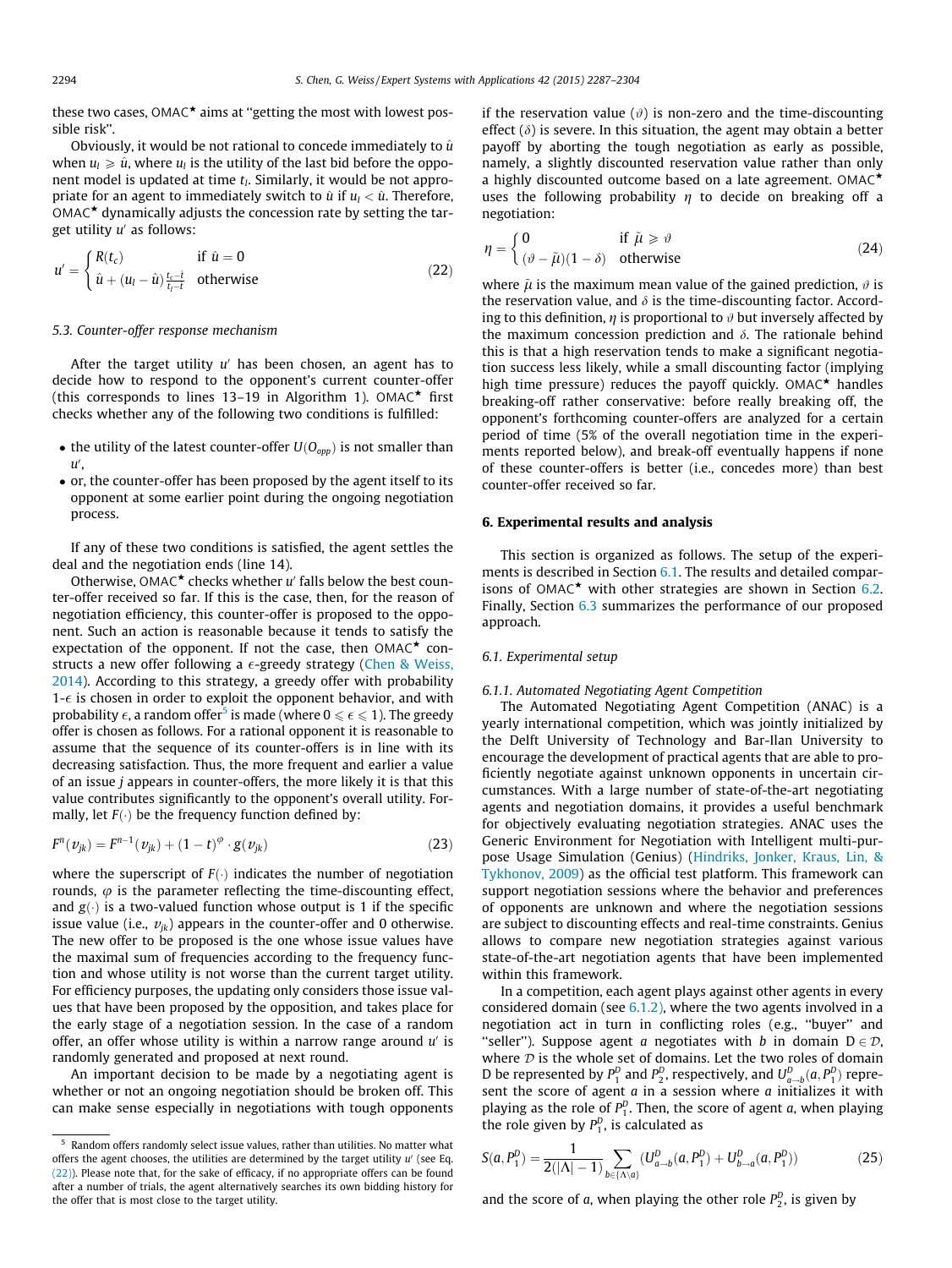<span id="page-8-0"></span>
$$
S(a, P_2^D) = \frac{1}{2(|\Lambda| - 1)} \sum_{b \in \{\Lambda \setminus a\}} (U_{a \to b}^D(a, P_2^D) + U_{b \to a}^D(a, P_2^D))
$$
(26)

The final score of agent  $a$  is then given by

$$
S(a) = \frac{S(a, P_1^D) + S(a, P_2^D)}{2} \tag{27}
$$

## 6.1.2. Test domains and benchmark agents

We conducted a variety of experiments with domains of different complexity, where complexity is characterized by two key factors: competitiveness and domain size. Competitiveness represents the minimum distance from all of the points in the outcome space of a domain to the point leading to a complete satisfaction for both sides (note that such an ideal solution may not be always available). As competitiveness increases, it thus becomes more and more difficult to reach an agreement that meets both sides' interests. The domain size refers to the number of possible agreements or the scale of the outcome space of a domain. The larger the domain size is, the more important is the efficiency of an agent's negotiation approach because only a possibly very small fraction of the outcome space can be explored under time constraints.

The domains we used were all chosen from the available ANAC domains. We group the domains into four groups: Groups I, II and III contain domains of low, medium and high competitiveness, respectively, and Group IV contains domains having a large outcome space. Specifically, Group I contains the domains IS BT Acquisition, Music Collection, and Laptop, Phone; Group II contains the domains Amsterdam party, Barbecue, Flight booking, and Airport selection; Group III consists of the domains Itex vs Cypress, Barter, Fifty fifty, NiceOrDie; and Group IV contains the domains ADG, SuperMarket, Travel, and Energy. All domains used in the experiments are overviewed in Table 1. For descriptions of these domains the readers are referred to [ANAC \(2012\), Baarslag, Hindriks, Jonker,](#page-16-0) [Kraus, and Lin \(2012\) and Fujita et al. \(2013\)](#page-16-0).

Furthermore, for assessing the effect of the discounting factor and the reservation value on the performance of the strategies (or agents), different values for these two parameters are considered. More precisely, we conducted experiments with three discounting factor parameters (i.e.,  $\delta = \{0.5, 0.75.1.0\}$ ) and three reservation value parameters (i.e.,  $\vartheta = \{0, 0.25, 0.5\}$ ), which resulted in nine  $(3 \times 3)$  different scenarios for each domain.

As benchmark agents for the experimental evaluation of  $OMAC^{\star}$  we used the three best-performing agents of each of the

| Table 1 |                                  |  |
|---------|----------------------------------|--|
|         | Overview of application domains. |  |

| Group | Domain name       | Year | Issues | Domain<br>size | Competitiveness |
|-------|-------------------|------|--------|----------------|-----------------|
| I     | IS BT acquisition | 2011 | 5      | 384            | 0.117           |
| I     | Music Collection  | 2012 | 6      | 4320           | 0.150           |
| I     | Laptop            | 2011 | 3      | 27             | 0.160           |
| I     | Phone             | 2012 | 5      | 1600           | 0.188           |
| Н     | Amsterdam party   | 2011 | 6      | 3024           | 0.223           |
| П     | Barbecue          | 2012 | 5      | 1440           | 0.238           |
| П     | Flight booking    | 2012 | 3      | 36             | 0.281           |
| П     | Airport site      | 2012 | 3      | 420            | 0.285           |
|       | selection         |      |        |                |                 |
| Ш     | Itex vs Cypress   | 2010 | 4      | 180            | 0.431           |
| Ш     | Barter            | 2012 | 3      | 80             | 0.492           |
| Ш     | Fifty fifty       | 2012 | 1      | 11             | 0.707           |
| Ш     | NiceOrDie         | 2011 | 1      | 3              | 0.840           |
| IV    | ADG               | 2011 | 6      | 15,625         | 0.092           |
| IV    | SuperMarket       | 2012 | 6      | 98.784         | 0.347           |
| IV    | Travel            | 2010 | 7      | 188.160        | 0.230           |
| IV    | Energy            | 2012 | 8      | 390.625        | 0.525           |

| Table<br>. .<br>$\sim$<br>u |  |
|-----------------------------|--|
|-----------------------------|--|

| Overview of benchmark agents. |
|-------------------------------|
|                               |

| Agent            | Affiliation                            | Achievement |                  |  |
|------------------|----------------------------------------|-------------|------------------|--|
|                  |                                        | Ranking     | Competition      |  |
| <b>CUHKAgent</b> | Chinese University of Hong<br>Kong     | 1st         | <b>ANAC 2012</b> |  |
| AgentLG          | Bar-Ilan University                    | 2nd         | <b>ANAC 2012</b> |  |
| <b>OMAC</b>      | <b>Maastricht University</b>           | 3rd         | <b>ANAC 2012</b> |  |
| HardHeaded       | Delft University of Technology         | 1st         | ANAC 2011        |  |
| Gahboninho       | Bar Ilan University                    | 2nd         | <b>ANAC 2011</b> |  |
| IAMhaggler2011   | University of Southampton              | 3rd         | ANAC 2011        |  |
| Agent_K          | Nagoya Institute of Technology         | 1st         | <b>ANAC 2010</b> |  |
| Nozomi           | Nagoya Institute of Technology         | 2nd         | <b>ANAC 2010</b> |  |
| Yushu            | University of Massachusetts<br>Amherst | 3rd         | <b>ANAC 2010</b> |  |

2010, 2011 and 2012 ANAC competitions. An overview of these agents, which together form a highly competitive negotiation setting, is given in Table 2. For details on the benchmark agents, we refer to [ANAC \(2012\), Baarslag et al. \(2012\), Chen and Weiss](#page-16-0) [\(2012\), Fujita et al. \(2013\) and Hao et al. \(2014\).](#page-16-0)

#### 6.1.3. Basic tournament and OMAC<sup>\*</sup> setting

The empirical evaluation is done with GENIUS, which is the official platform used for the international ANAC competition. It allows to compare agents (representing different negotiation strategies) across a variety of application domains under real-time constraints. For each scenario of each domain, we run a tournament consisting of ten agents (including  $OMAC^*$  and other nine competitors) ten times to get results with statistical confidence. In each tournament each agent repeats negotiation against the same opponent four times, where they exchange both their negotiation roles (i.e., buyer and seller role) and the order in which they start with bidding. No information about the opponents' strategies or other private information is available to any of the agents, and none of them can take advantage of previous encounters with their opponents (which is assured by the GENIUS platform). The maximum time for every negotiation session is 180 s since it is the default setting in GENIUS and ANAC competitions. When there is no agreement reached at the end of a session, then the disagreement solution applies, which means that each agent receives its own reservation value.

In our experiments OMAC $*$  performed effectively and very robust for a broad range of parameter settings. [Table 3](#page-9-0) shows a concrete parameter setting used in the experiments reported in this article.

#### 6.2. Experimental results

#### 6.2.1. Evaluating effectiveness of opponent models

In this subsection, we compare the proposed opponent modeling scheme with other important methods that also aims at learning the opponent's strategy by means of predicting future concession. The opponent modeling component of  $OMAC^*$  is benchmarked against two main competitors, EMD + ARMA and Gaussian processes (GPs), which are employed by EMAR ([Chen &](#page-16-0) [Weiss, 2013\)](#page-16-0) and IAMhaggler2011 [\(Williams et al., 2011](#page-17-0)), respectively. These models are applied to predict the utilities of future offers proposed by negotiation partners in all domains given in Table 1 with two different time-constraint scenarios: negotiations with a short negotiation deadline (i.e., 60 s), and negotiations with the standard ANAC deadline (i.e., 180 s). In this way, the performance w.r.t. small and large numbers of offer exchanges can be both assessed. Moreover, the benefit of combining the two modules (i.e., DWT and GPs) can be verified.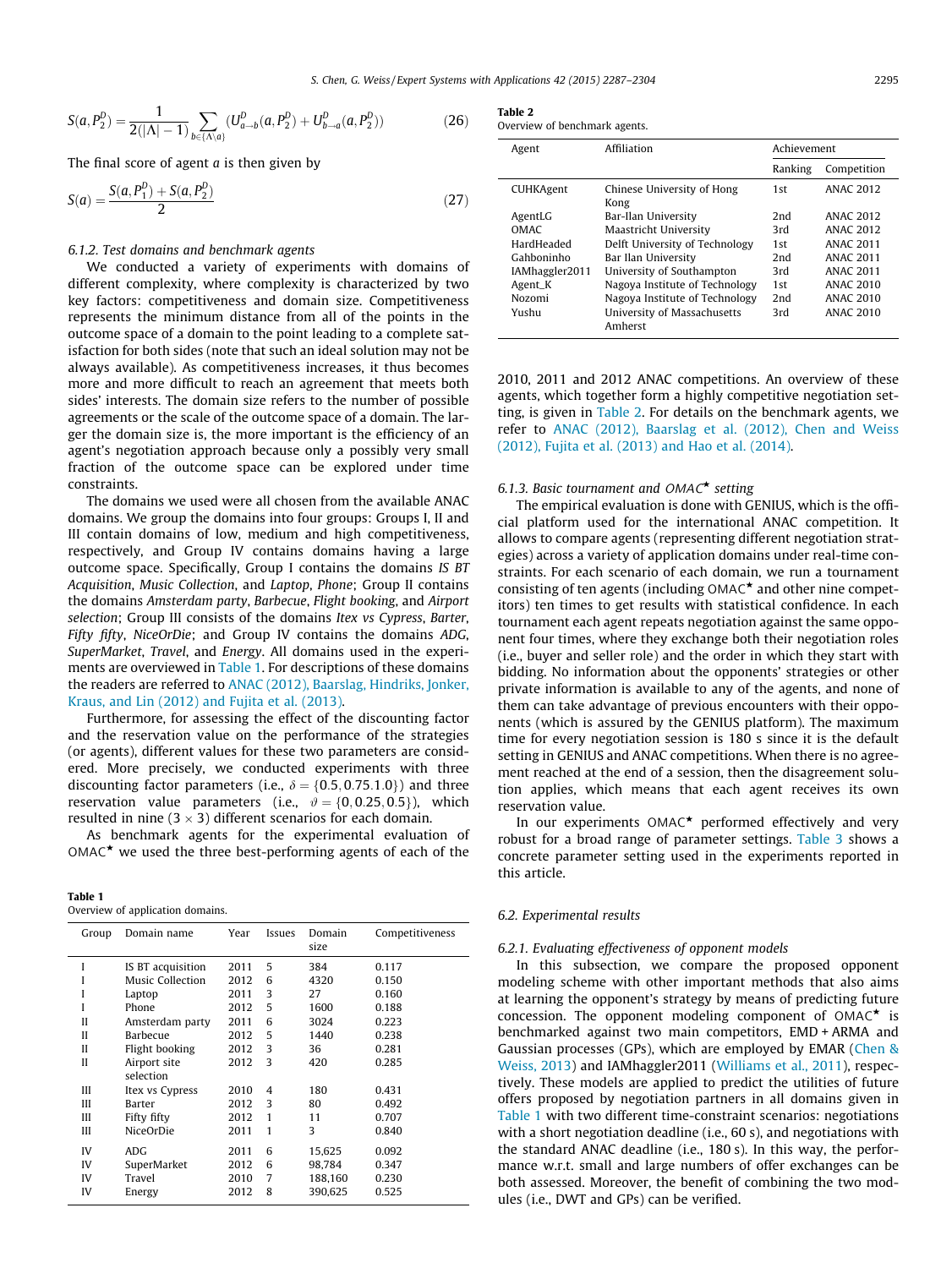<span id="page-9-0"></span>

Overview of primary parameter settings.

| Parameter | Description                                            | Value | Comment                                                                                             |
|-----------|--------------------------------------------------------|-------|-----------------------------------------------------------------------------------------------------|
|           | Decomposition level                                    |       | No significant performance differences for more layers (i.e., values $\geq 4$ )                     |
|           | Lead time                                              | 15    | 10% of the maximum interval, too large values decrease prediction accuracy                          |
|           | Probability used for opponent concession<br>prediction | 0.9   | The probability should be high enough to ensure a strong confidence about the prediction<br>results |
|           | Concession coefficient                                 | 0.1   | The higher the value the more cooperative the agent becomes                                         |
|           | Probability of random offers                           | 0.5   | Equal chances for exploration and exploitation                                                      |
| $\omega$  | Time-discounting coefficient                           | 1.5   | The higher the value the less important counter-offers later on are taken as                        |

#### Table 4

The RMS errors averaged over the three opponents on each domain. Bold means the value significantly better than GPs (95% confidence in each case based on Welch's t test).

| Opponent model | IS BT Acquisition |         | Music Collection |         | Laptop         |         | Phone             |         |
|----------------|-------------------|---------|------------------|---------|----------------|---------|-------------------|---------|
|                | Short             | Regular | Short            | Regular | Short          | Regular | Short             | Regular |
| GPS            | 1.15              | 1.46    | 4.1              | 1.7     | 2.52           | 2.51    | 8.11              | 6.67    |
| $GPS + DWT$    | 1.64              | 0.85    | 3.38             | 0.99    | 2.49           | 1.45    | 5.66              | 3.72    |
| EMD + ARMA     | 4.12              | 3.15    | 5.52             | 4.0     | 3.36           | 3.04    | 6.40              | 6.44    |
|                | Amsterdam party   |         | Barbecue         |         | Flight booking |         | Airport selection |         |
| GPS            | 4.14              | 6.74    | 7.51             | 6.59    | 5.94           | 6.67    | 3.93              | 3.72    |
| $GPS + DWT$    | 4.21              | 3.12    | 6.22             | 4.07    | 5.41           | 3.59    | 3.37              | 1.98    |
| EMD + ARMA     | 5.03              | 4.67    | 6.57             | 6.13    | 5.58           | 5.36    | 4.74              | 4.61    |
|                | Itex vs Cypress   |         | Barter           |         | Fifty fifty    |         | Nice or die       |         |
| GPS            | 5.05              | 3.81    | 3.66             | 3.03    | 1.53           | 1.99    | 0.01              | 1.76    |
| $GPS + DWT$    | 4.37              | 2.38    | 3.10             | 1.83    | 1.39           | 1.52    | 0.15              | 1.71    |
| EMD + ARMA     | 3.77              | 3.34    | 3.62             | 3.08    | 1.05           | 1.41    | 1.63              | 2.1     |
|                | <b>ADG</b>        |         | SuperMarket      |         | Travel         |         | Energy            |         |
| GPS            | 5.95              | 5.23    | 6.05             | 6.31    | 7.71           | 7.25    | 4.98              | 4.07    |
| $GPS + DWT$    | 3.48              | 3.17    | 3.05             | 1.71    | 3.97           | 3.24    | 4.62              | 2.95    |
| EMD + ARMA     | 5.24              | 4.18    | 4.24             | 3.92    | 4.47           | 3.83    | 4.03              | 3.80    |

The results are shown in Table 4, where root mean square errors (RMSE) under short and standard time-constraints are listed for each model in each domain. As can be seen from this table, the performance of models tends to increase with negotiation time. More precisely, there was on average a difference of 14.4% between them. This indicates that a training of the models with more samples improves their performance in terms of prediction accuracy. Furthermore, the results show that the opponent modeling component of  $OMAC^*$  is also robust for short-time-period negotiations, obtaining an average RMSE of 3.53%. Moreover,  $OMAC^*$  outperforms others with a much higher accuracy rate in both cases. Specifically, it managed to achieve lower RMSE: around 80% (in the case of short time-constraints) and 58% (in the case of regular time-constraints) of the mean RMSE of others. With respect to regular negotiation deadlines, GPs + DWT was significantly better than the other approaches (using Welch's t test). Overall, these results show that the new learning scheme – DWT + GPs – outperforms GPs as well as EMD + ARMA.

#### 6.2.2. Performance in different levels of competitiveness

Based on the domains from Group I to III, Fig. 3 shows the agents' performance under low, medium and high competitiveness. For each domain the influence of the discounting factor and the reservation value are taken into consideration by using the resulting nine possible scenarios (as described above). As can be expected, all agents managed to increase their profit as competitiveness decreases. OMAC<sup>\*</sup> was the winner in all three groups, where the distance to the other agents grows with the level of competitiveness. OMAC made the 2nd place in Groups II and III, and CHUHKAgent made the 2nd place in Group I. The performance of IAMhaggler2011 dropped dramatically as the competitiveness gets stronger.



Fig. 3. Scores of agents under different levels of opposition.

[Table 5](#page-10-0) summarizes the results for Groups I, II and III. Overall  $OMAC^{\star}$  was the most successful agent, which was above the average performance of other negotiators by up to a 19% in the most competitive Group III. According to our analysis the main reason for this is the ability of OMAC<sup>\*</sup> to estimate with high precision the future concession an opponent will make. Due to this estimate, an agent using  $OMAC^*$  concedes less especially in highly competitive domains. In less competitive domains (Groups I and II), where it is more likely that win–win solutions exist and thus agreements can be found with less compromise, this ability of  $OMAC^{\star}$  tends to have a lower impact. As can be also seen from the table,  $OMAC^*$  is a clear improvement of OMAC, which is the second-best agent. OMAC achieved scores of about 94% of OMAC $\star$ .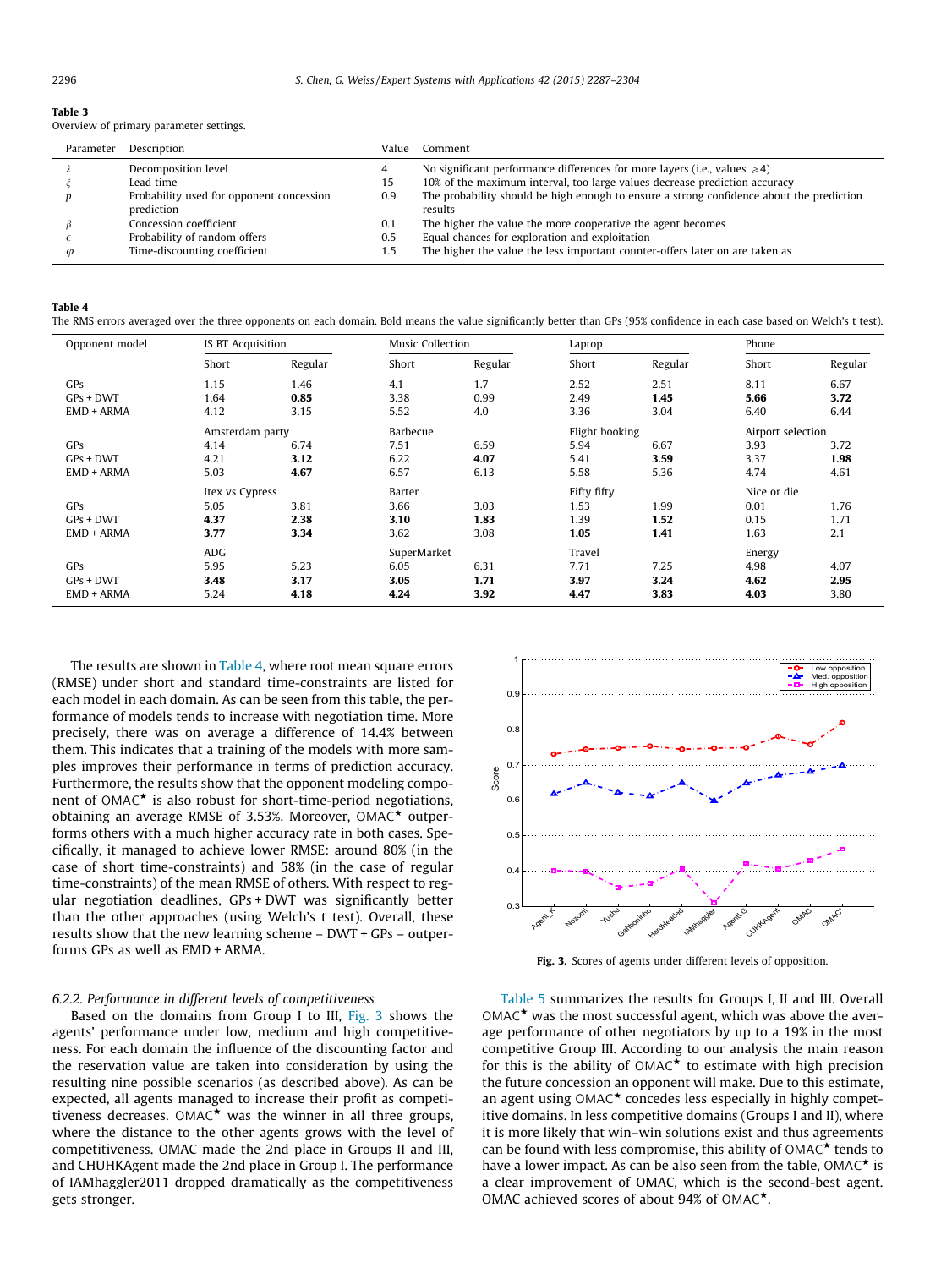#### <span id="page-10-0"></span>Table 5

Performance summary of each opposition level, ordered by the agents' overall ranking (see [Table 8](#page-11-0)).

| Agent            | Low opposition<br>(G I) | Medium<br>opposition (G II) | High opposition<br>(G <sub>III</sub> ) |
|------------------|-------------------------|-----------------------------|----------------------------------------|
| $OMAC*$          | 0.820                   | 0.699                       | 0.462                                  |
| <b>OMAC</b>      | 0.759                   | 0.682                       | 0.429                                  |
| <b>CUHKAgent</b> | 0.782                   | 0.671                       | 0.406                                  |
| AgentLG          | 0.750                   | 0.649                       | 0.420                                  |
| Nozomi           | 0.745                   | 0.650                       | 0.399                                  |
| HardHeaded       | 0.745                   | 0.650                       | 0.406                                  |
| Agent_K          | 0.732                   | 0.619                       | 0.401                                  |
| Gahboninho       | 0.754                   | 0.612                       | 0.364                                  |
| IAMhaggler2011   | 0.748                   | 0.599                       | 0.309                                  |
| Yushu            | 0.749                   | 0.622                       | 0.353                                  |

The value in bold means the highest score in each class.



Fig. 4. Performance of agents in the largest outcome space domains (Group IV). The score of each agent is represented by the bold dot. Error bars are indicated by vertical lines.

#### 6.2.3. Performance in the large outcome space domains

Group IV contains the four largest ANAC domains (with sizes ranging from 15,625 to 390,625) and has an average domain size of more than 170,000. The results for this group are shown in Fig. 4. As done for the other groups (see above), the results are averaged over all scenarios of the included domains in order to cover a sufficiently broad range of values for the discounting factor and the reservation value. As can be seen from the table,  $OMAC^*$ again outperformed all other competitors. OMAC and CUHKAgent finished second and third, respectively. OMAC $*$  achieved a score of 0.669, which is 13% higher than the mean score of the opponents. As these results also show, there was an increase in the performance of the best agents of ANAC 2010, ANAC 2011, ANAC 2012. Specifically, the 2010, 2011 and 2012 agents on average obtained a score of 83%, 88% and 93% of OMAC<sup>\*</sup>. OMAC performed better than the other ANAC agents, but remained 6% below the score achieved by OMAC $\star$ . Overall, the results for Group IV confirm the suitability of OMAC $*$  for very large domains.

#### 6.2.4. Evaluation of the impact of the discounting factor

As the discounting factor decreases, the payoff of the participants is increasingly affected over time. It is therefore interesting to investigate the performance of the agents (respectively their negotiation strategies) for different time-discounting levels. For that purpose we partition all available scenarios into three classes  $(\delta = \{0.5, 0.75, 1.0\})$  according to their discounting factor. This comparison is presented in Table 6. As this table shows, an increase of  $\delta$  (hence a decrease of the time pressure) results in an increase of

#### Table 6

Scores of agents averaged over all scenarios, grouped by the discounting factor and ordered by their overall ranking.

| Agent            | Score           |                 |                 |
|------------------|-----------------|-----------------|-----------------|
|                  | $\delta = 0.50$ | $\delta = 0.75$ | $\delta = 1.00$ |
| $OMAC*$          | 0.553           | 0.640           | 0.795           |
| <b>OMAC</b>      | 0.506           | 0.613           | 0.757           |
| <b>CUHKAgent</b> | 0.504           | 0.615           | 0.743           |
| AgentLG          | 0.506           | 0.601           | 0.718           |
| Nozomi           | 0.502           | 0.598           | 0.706           |
| HardHeaded       | 0.489           | 0.577           | 0.743           |
| Agent_K          | 0.473           | 0.572           | 0.694           |
| Gahboninho       | 0.497           | 0.518           | 0.724           |
| IAMhaggler2011   | 0.511           | 0.560           | 0.604           |
| Yushu            | 0.451           | 0.564           | 0.643           |

The value in bold means the highest score in each class.

the scores achieved by the agents. A comparison with the nondiscounting case ( $\delta = 1$ ) reveals that the agents' mean score dropped by 30% to 0.499 for  $\delta = 0.5$  and by 18% to 0.586 for  $\delta = 0.75$ . Each of the three agents IAMhaggler2011, CUHKAgent and OMAC finished second in one of the three classes. OMAC $\star$  performed best in all three classes, with a performance that was 12.1% above the average performance of the others for  $\delta = 0.5$ , 10.3% for  $\delta = 0.75$ , and 13% for  $\delta = 1$ . Interestingly, the smallest difference between  $OMAC^*$  and its opponents occurred for the medium time-discounting factor ( $\delta = 0.75$ ). Our analysis indicates that this was the case because most opponents are optimized for a medium discounting level. Overall, these results show the ability of  $OMAC^*$ to adapt effectively to different time-discounting levels.

#### 6.2.5. Evaluation of the impact of the reservation value

For the purpose of better understanding the impact of the reservation value, we divide all scenarios according to the used reservation value ( $\vartheta$  = 0, 0.25, and 0.5) into three classes. [Table 7](#page-11-0) shows the performance results of the agents achieved for each of these three classes. A general observation from these results is that these agents achieved higher scores for higher reservation values (only one agent, Yushu, performs somewhat worse for  $\vartheta = 0.25$ ). Impor $t$ antly, OMAC $\star$  performed best in all three classes, and OMAC was the second best agent, obtaining an average score of about 6% below OMAC\*. The advantage of OMAC\* over the others decreased gradually with increasing reservation values. Specifically, the largest difference (12%) was achieved for  $\vartheta = 0$ , whereas the difference dropped to 10.4% and 9.6% for  $\vartheta = 0.25$  and  $\vartheta = 0.5$ , respectively. The reason behind it is that for higher values of  $\vartheta$  (especially when  $\vartheta$  = 0.5), the negotiations tend to end up with disagreement solutions since in some domains (e.g., Fifty fifty and NiceOrDie) utility of proposals is hard to meet the expectation of each other. On the contrary, it is much easier for our agent  $OMAC<sup>*</sup>$  to realize an increased advantage for lower  $\vartheta$  by exploring opponents as generated offers are normally better than reservation value<sup>6</sup> in this case.

#### 6.3. Performance summary

The overall performance of the agents is summarized in [Table 8,](#page-11-0) where the normalized mean score and standard deviation are given. Normalization is done in the standard way, using the maximum and minimum utility obtained by all agents. In addition, to calculate the rank of each agent, Welch's t test was used to check for statistically significant differences between the agents' ANAC scores (also see [ANAC, 2012\)](#page-16-0). More precisely, we computed this for every single pair of agents in order to determine with 95% confidence which agents defeat a specific agent, and which agents are

<sup>6</sup> Note that an agent does not know the reservation value of its opponent.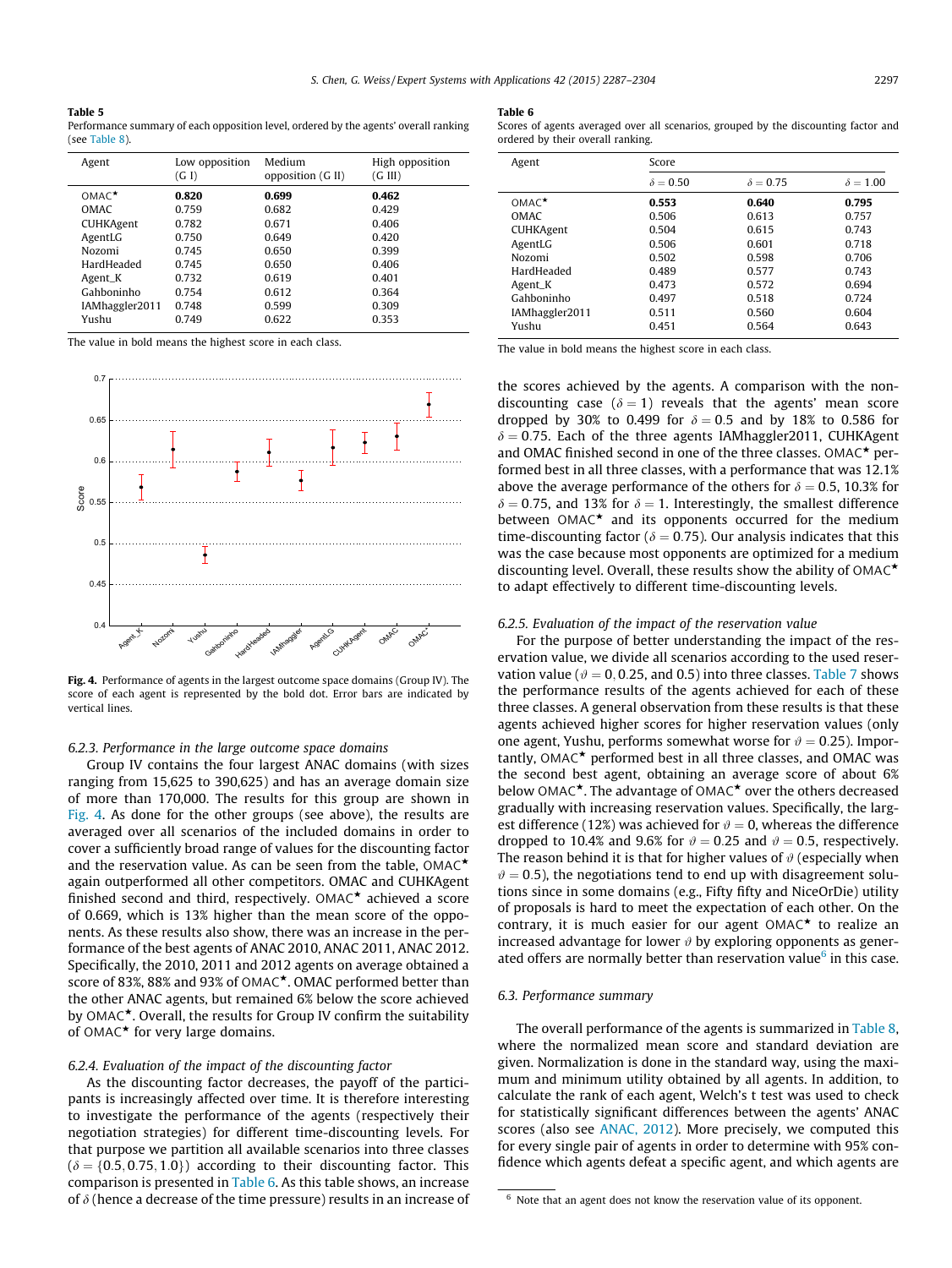#### <span id="page-11-0"></span>Table 7

Scores of agents averaged over all scenarios, grouped by the reservation value and ordered by their overall ranking.

| Agent            | Score              |                 |                    |  |  |
|------------------|--------------------|-----------------|--------------------|--|--|
|                  | $\vartheta = 0.00$ | $\theta = 0.25$ | $\vartheta = 0.50$ |  |  |
| $OMAC*$          | 0.656              | 0.657           | 0.675              |  |  |
| <b>OMAC</b>      | 0.609              | 0.619           | 0.647              |  |  |
| <b>CUHKAgent</b> | 0.604              | 0.615           | 0.643              |  |  |
| AgentLG          | 0.585              | 0.607           | 0.634              |  |  |
| Nozomi           | 0.583              | 0.599           | 0.624              |  |  |
| HardHeaded       | 0.581              | 0.602           | 0.626              |  |  |
| Agent_K          | 0.568              | 0.576           | 0.595              |  |  |
| Gahboninho       | 0.568              | 0.575           | 0.596              |  |  |
| IAMhaggler2011   | 0.553              | 0.557           | 0.565              |  |  |
| Yushu            | 0.553              | 0.547           | 0.558              |  |  |

The value in bold means the highest score in each class.

#### Table 8

Overall performance of all agents across all tournaments in descending order. The letter in bold of each strategy is taken as its identifier for the later EGT analysis.

| Agent            | anking  | Normalized score | Standard deviation |
|------------------|---------|------------------|--------------------|
| $OMAC*$          |         | 0.667            | 0.010              |
| <b>OMAC</b>      | $2 - 3$ | 0.603            | 0.007              |
| <b>CUHKAgent</b> | $2 - 3$ | 0.601            | 0.005              |
| AgentLG          | 4       | 0.581            | 0.009              |
| Nozomi           | $5 - 6$ | 0.570            | 0.009              |
| HardHeaded       | $5 - 6$ | 0.566            | 0.008              |
| Agent_K          | 7       | 0.535            | 0.008              |
| Gahboninho       | 8       | 0.526            | 0.007              |
| IAMhaggler2011   | 9       | 0.511            | 0.005              |
| Yushu            | 10      | 0.502            | 0.006              |
|                  |         |                  |                    |

beaten by that agent. (For instance, in this setting an agent that is beaten by one agent and beats seven agents is considered to have rank 2–3, that is, with 95% certainty the rank of this agent lies between 2 and 3.) The best overall performance was achieved by  $OMAC^{\star}$ , with a noticeable distance of 20% above the average overall performance (normalized score) of the other agents. Moreover, the performance of OMAC $*$  was 10% above that of OMAC, which achieved the second highest score. The difference between OMAC and CHUKAgent was not significant and therefore both made the 2-3 place. Given these results,  $OMAC^*$  clearly outperformed all considered state-of-the-art agents in a variety of scenarios. It also performed much better than its predecessor OMAC, especially in domains with a high time-discounting factor and domains with a low competitiveness.

Interestingly, IAMhaggler2011 [\(Williams et al., 2011](#page-17-0)), which also employs GPs, achieved merely 77% of the scores of  $OMAC^{\star}$ . We looked into this and found that there are two main reasons causing this performance gap: IAMhaggler2011 adjusts the concession rate according to the maximum predicted utility and the corresponding time, and the prediction of an opponent's future moves is done in a ''global'' way, that is, on the basis of the whole preceding negotiation process. This kind of adaptive behavior makes IAMhaggler2011 vulnerable to ''irrational concession'' induced by pessimis-tic predictions (see Section [5.2](#page-5-0) where it is explained how  $OMAC^*$ avoids this problem). The phenomenon of irrational concession becomes increasingly apparent when IAMhaggler2011 bargains in no-time-pressure scenarios with ''tough'' opponents. For instance, when competing against the top three agents listed in Table 8 in the Amsterdam party domain, IAMhaggler2011 obtained an average score of only 0.533, which was 55% of the mean score of those three agents.

Having compared  $OMAC^*$  against the best overall performance agents (i.e., the ANAC winners), it is also of interest whether  $OMAC^{\star}$  can outperform the winner of each domain (note that the winner of ANAC is not necessarily the winner of each domain). Therefore, in the following experiments  $OMAC^*$  competes in each domain against the domain winner. The results are given in Fig. 5. The scoring bar of OMAC $\star$  in a domain is marked with dots if the difference between the two agents in that domain is not significant (again using Welch's t test with 95% confidence). As can be seen, in most domains  $OMAC^*$  achieved higher scores than the domain winner: the performance difference is significant in 10 domains. It was only beaten in the Itex vs. Cypress domain, but the difference was not significant.

## 7. Empirical game theoretical analysis

The experimental analysis we provided above aims at investigating the performance of negotiation strategies from the common mean-scoring perspective using a tournament setting. Although this analysis gives valuable insight (and thus is common in the field), it says only little about the robustness of the strategies because the basic setting of the tournament (especially the number of participating players and strategies) is fixed. In particular, this



Fig. 5. Comparing our agent against the winner of each domain. Insignificant differences are indicated by bars marked with dots.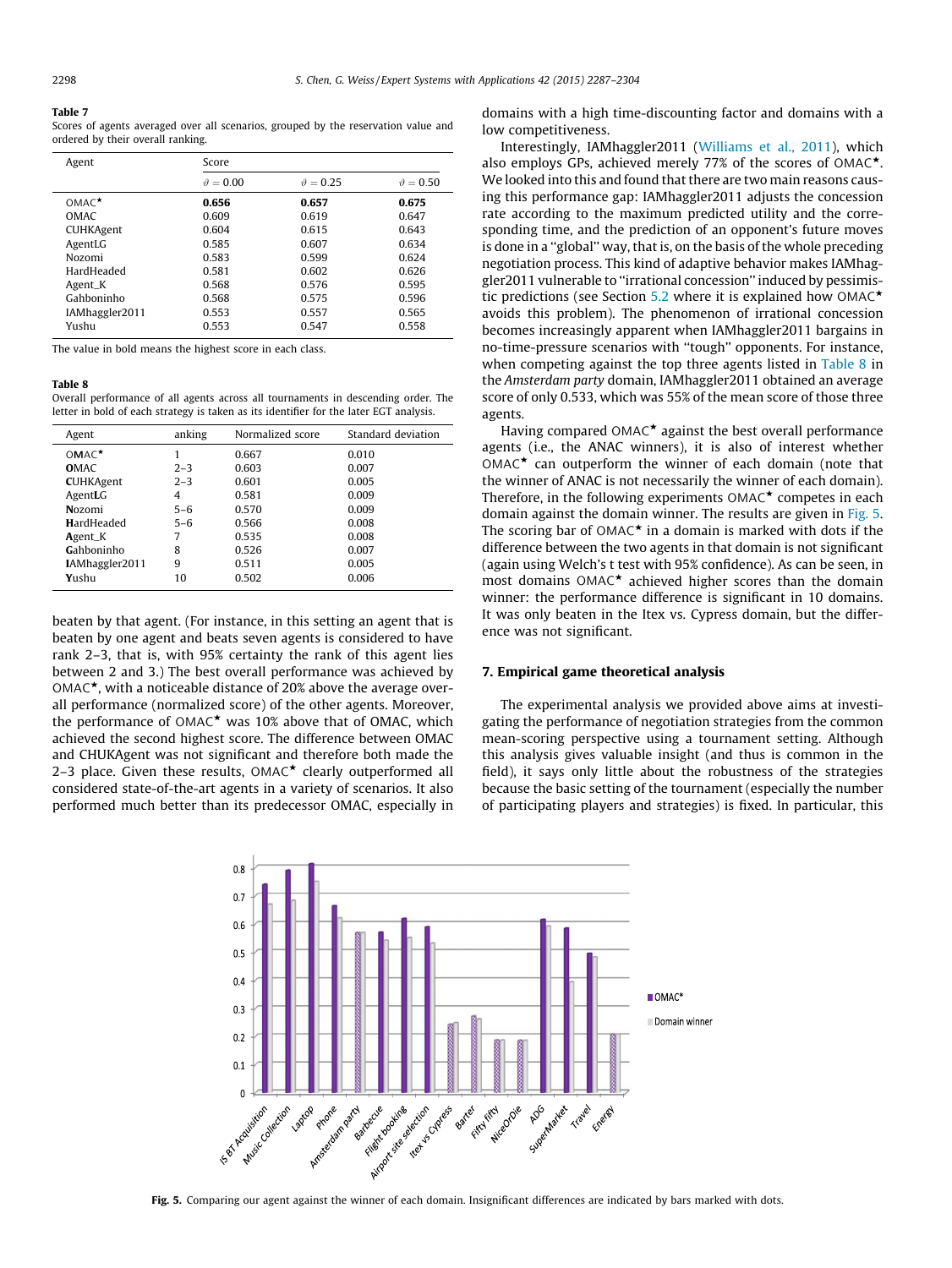<span id="page-12-0"></span>

Fig. 6. Deviation analysis for two-player encounters composed of all strategies. Each node shows a strategy profile. The first row of a node shows the involved strategies, where the strategy with the higher score is indicated by a colored background. The second row gives the average score of the strategy pair. An arrow indicates a statistically significant single-agent deviation between strategy profiles. The profiles in the best cycle are the nodes with a bold frame. (For interpretation of the references to colour in this figure legend, the reader is referred to the web version of this article.)

measurement failed to shed light on the performance of a strategy in case agents are allowed to switch their strategy. To address robustness appropriately, empirical game theory (EGT) analysis ([Baarslag et al., 2013; Jordan, Kiekintveld, & Wellman, 2007;](#page-16-0) [Williams et al., 2011\)](#page-16-0) is applied to the tournament results. The purpose of this analysis technique is to identify pure Nash equilibria where none of the agents has an incentive to change its current strategy or, in case no such equilibrium exists, to find the best reply cycle [\(Young, 1993\)](#page-17-0). Such a cycle consists of a set of profiles (e.g., the combination of strategies chosen by players) for which a path of statistically significant single-agent deviations (whose definition is given next) exists that connect them, with no deviation leading to a profile outside of the set. These two types are both referred to as empirical equilibria in this work.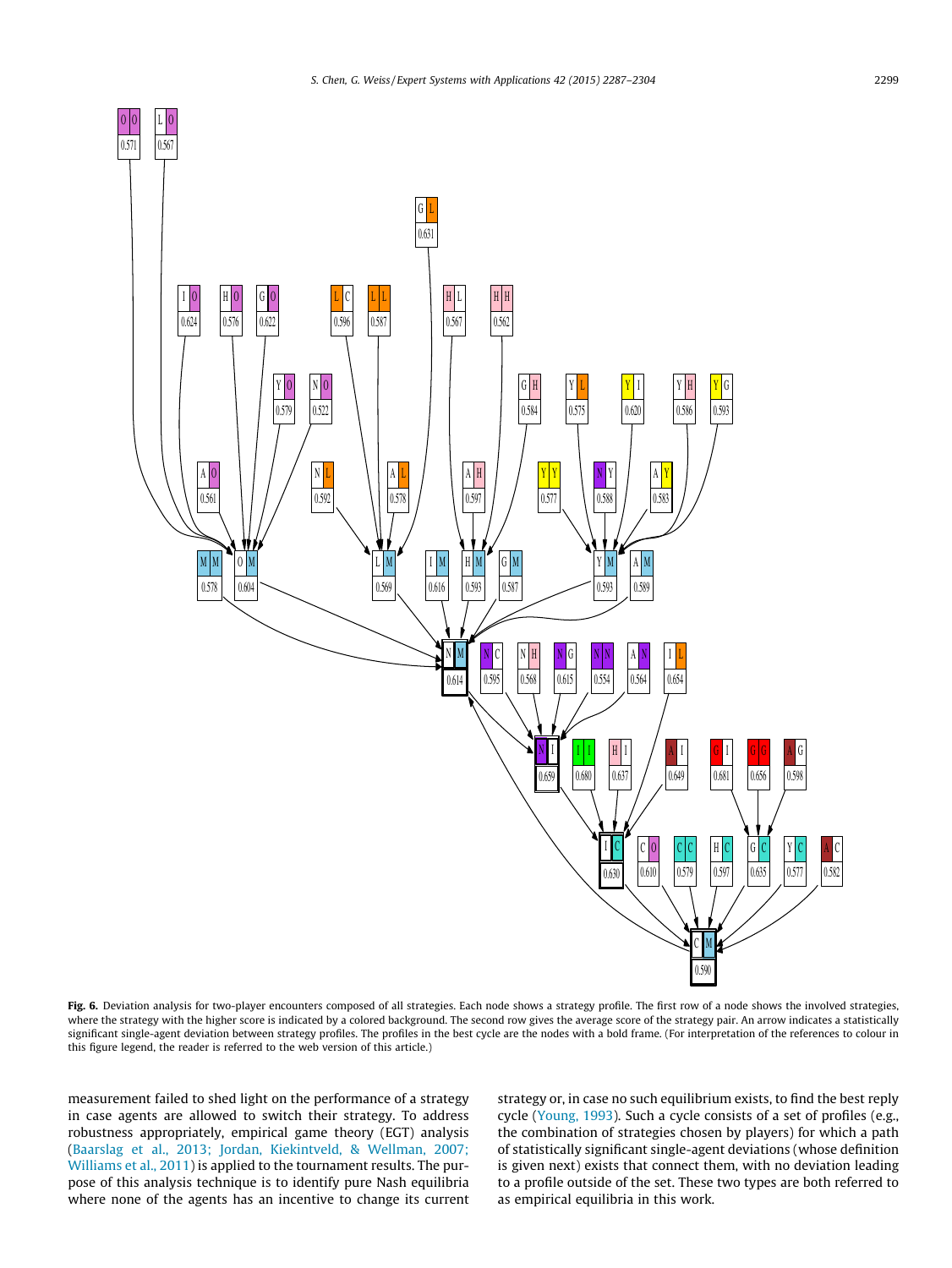In EGT analysis a profile consists of a combination of strategies used by players in the game, where some of them may use the same strategy. Strictly speaking, it is called the pure profile since players are only allowed to use a single strategy instead of choosing a strategy probabilistically. The payoff of each strategy in a profile is determined by the tournament results (see [Wellman \(2006\)](#page-17-0) for a description of this approach). A profile is represented by a node in the resulting graph. To study the behavior of agent switching strategies (or profile transition), we consider the statistically significant single-agent deviations (as done in [Williams et al.](#page-17-0) [\(2011\)\)](#page-17-0), where there is an incentive for an agent to unilaterally change its strategy in order to statistically improve its own profit, given the strategies of others are known. In the following, three cases of varying complexity are considered to analyze the robustness of strategies in view of game theory:

- Case 1: Single negotiation encounters between two players.
- Case 2: Tournament setup composed of seven players where only the top three strategies in [Table 8](#page-11-0) are available.
- Case 3: Tournament setup with a full combination of players and strategies.

Regarding Case 1, we apply EGT analysis to the single negotiation case where two players are involved and each of them can freely choose among the strategies that are considered in the experiments described above. For brevity, in the following each strategy is referred to by a single letter, namely the respective bold letter in [Table 8](#page-11-0) (e.g., C stands for CUHKAgent). Let S be the complete strategy set, that is,  $S = \{A, N, Y, G, H, I, L, C, O, M\}$ . The score of a strategy in a specific profile is the payoff achieved when playing against the other strategy and averaged over all scenarios considered in the above experiments. The analysis results are shown in [Fig. 6.](#page-12-0) The first row of each node gives the pair of strategies of a profile; the second row shows the average score achieved by the strategy pair. This average score is used as a measure of the social welfare achieved by the two involved strategies, which can be interpreted as overall benefit achieved by a profile for all involved agents. The stronger strategy in each profile is marked with a color background. Each arrow indicates a statistically significant single

agent-deviation to a different strategy profile. Under this EGT analysis, no pair of strategies is in equilibrium; instead, there exists a best cycle of statistically significant single-agent deviations. This best cycle contains four profiles given by NM, NI, IC, CM. For any other strategy profile not included in this cycle, there exist a path of statistically significant deviations (i.e., strategy changes) that lead to a profile within the cycle. The highest social welfare (i.e., 0.681) is achieved by the profile GI; this profile, however, is not included in the best cycle. Moreover, despite the fact OMAC is the second best strategy of the competition, it is not contained in any of the best-cycle profiles.

To summarize, in single negotiation encounters there are four strategies - OMAC<sup>\*</sup>, CUHKAgent, IAMhaggler2011, Nozomi - that are robust in the sense that they are in the empirical equilibria into which all other strategies eventually lead to (i.e., they are the basins of attraction [Baarslag et al. \(2013\)](#page-16-0) is 100%) and which are chosen by the negotiating players with equal probability (because they are symmetric). This result also indicates that high-scoring strategies (e.g., OMAC) do not necessarily perform well in single encounters, or in other words, they are not necessarily stable. However, it is important to see that the single encounter analysis, while useful, provides quite limited information when the setup gets more complicated. Therefore, in the following we look into a setting involving seven players and the top three strategies.

We now consider a seven-player tournament setting (Case 2) where the players can freely switch among the top three strategies (i.e., OMAC $\star$ , OMAC and CUHKAgent, see [Table 8\)](#page-11-0). The strategy deviations are visualized in Fig. 7, where each node represents a profile, the first row of each node lists the three strategies, and the second row shows how many players use each strategy. The strategy with the highest score is marked with a color background. In this restricted 3-strategy tournament, there exists only one equilibrium and this equilibrium contains  $OMAC^*$  and OMAC. It is clear that for any non-Nash equilibrium strategy profile there exist a path of statistically significant deviations that leads to this equilibrium state. OMAC is the winner of the tournament specified by the equilibrium state, whereas  $OMAC^*$  is more popular voted by most agents. The two players using OMAC are not interested in switching to OMAC<sup>\*</sup> (although OMAC lags behind OMAC<sup>\*</sup>),



Fig. 7. Deviation analysis for a seven-player three-strategy tournament setting. Each node represents a strategy profile, where the strategy with a color background achieves the highest score. Arrows indicate the statistically significant deviations between strategy profiles. The node with a bold frame is the only equilibrium (no outgoing arrow). (For interpretation of the references to colour in this figure legend, the reader is referred to the web version of this article.)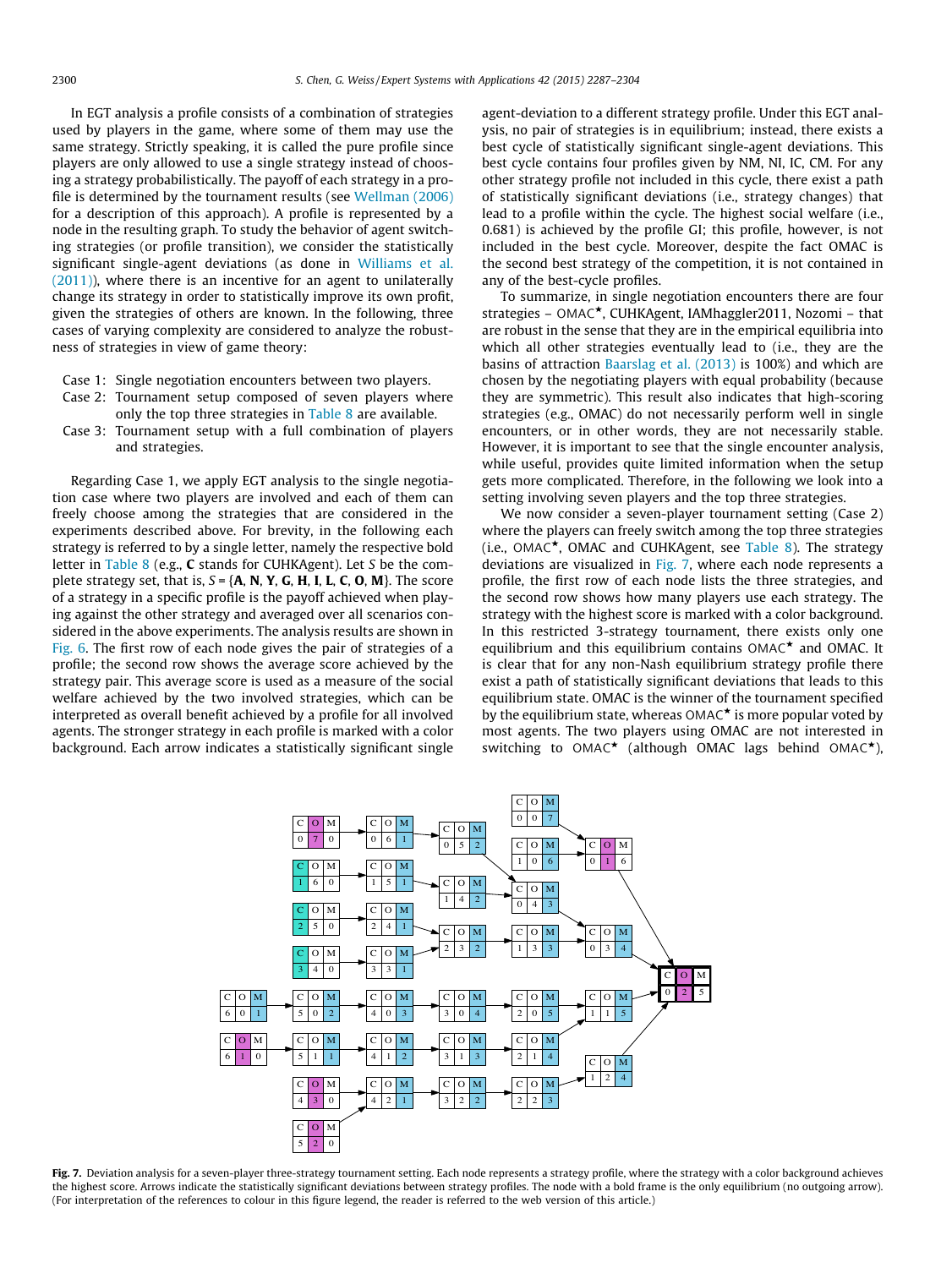<span id="page-14-0"></span>

Fig. 8. The deviation analysis for ten-player tournaments composed of all strategies. Each node shows a strategy profile, where the best strategy is marked with a color background. Each arrow indicates a statistically significant deviation to a different strategy profile. The only equilibrium is the node having a bold frame and no outgoing arrow. (For interpretation of the references to colour in this figure legend, the reader is referred to the web version of this article.)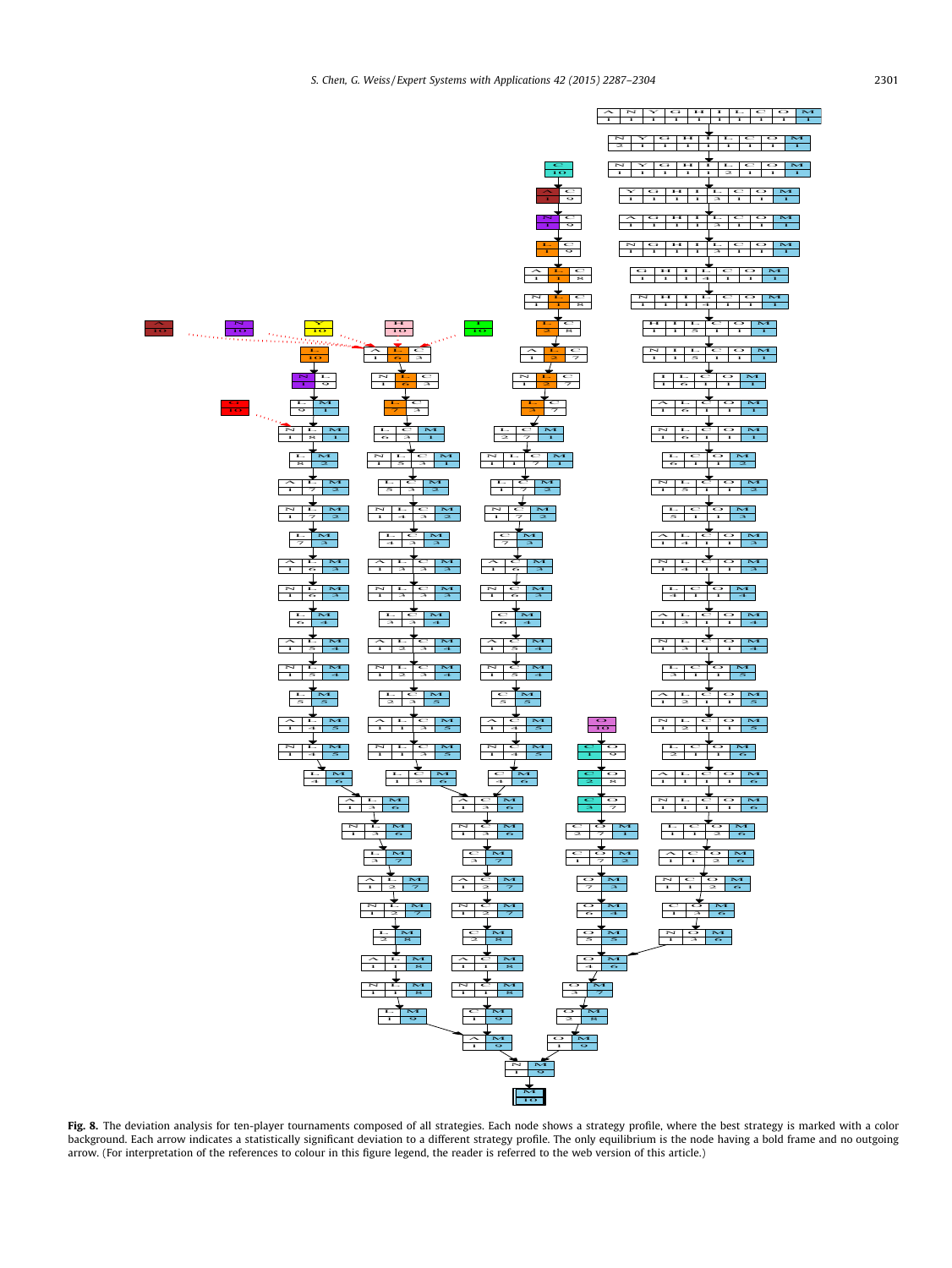<span id="page-15-0"></span>because it offers them a profit which is better than the profit that could be achieved in an  $OMAC^*$  self-play setting. On the other hand, there is no incentive for the other players to switch from  $OMAC*$  to OMAC because this would result in a decrease of their benefit. However, if a player knows in advance that opponents are in favor of  $OMAC^{\star}$ , it probably benefits (i.e., obtains a higher score) from playing OMAC as well.

Regarding Case 3, we investigate the most complex case – the tournament setting with all players and strategies involved, thus with ten players that freely choose from ten strategies. Visualization of the complete resulting graph is not possible due to the large number of distinct nodes. More precisely, the complete graph includes  $\begin{array}{c} |p|+|s|-1 \\ |p| \end{array}$  $\binom{|p|+|s|-1}{|p|} = \binom{19}{10} = 92,378$  distinct nodes,

where  $|p|$  is the number of players and  $|s|$  is the number of strategies. Therefore, we prune the graph to concentrate on relevant features in a way similar to [Baarslag et al. \(2013\).](#page-16-0) In more detail, we blank all nodes in the graph except those being on a path that starts either with an initial profile where all players choose the same strategy or with an initial profile where each agent uses a different strategy and that ends with a pure Nash equilibrium. Furthermore, for the sake of a compact visualization we omit the beginning parts of all deviation paths that start with a profile where all agents choose the same strategy from the following set of strategies: Agent\_K, Nozomi, Yushu, Gahboninho, HardHeaded and IAMhaggler2011. The resulting graph is shown in [Fig. 8.](#page-14-0) The first row of each node indicates the involved strategies, and the second row gives the number of players using each of the strategies. A strategy that is not used by any players is not displayed in order to keep the graph as compact as possible. Using this EGT analysis, it can be seen that there is only one equilibrium profile, namely the one where all players choose  $OMAC^{\star}$ ; any other strategy profile eventually converges to this equilibrium state. This also means that  $OMAC^*$  becomes the dominant strategy in this context. Overall, EGT analysis shows that  $OMAC^*$  is robust in all three negotiation setups and its robustness increases with the complexity of the negotiation setup.

#### 8. Discussion

Our analysis provides general insights into the proficiency of practical bargaining agents. For instance, a cooperative attitude towards opponents in complex negotiations should be implemented very carefully. In particular, the results show that the willingness to easily adapt to opponent behavior (irrational concession) can prevent a successful negotiation outcome. Moreover, the reported results show that the performance of an agent can be very diverse in different negotiation scenarios – an agent can obtain rather high scores in low-opposition domains but only low scores in high-opposition domains, and vice versa. Similar effects can be caused by the discounting factor. This implies that the evaluation of an agent's performance should be based on an as-broad-aspossible range of negotiation settings in order to make sure that all relevant abilities and disabilities of the agent are captured. This is not sufficiently taken into consideration in performance evaluations, which nowadays typically cover only specific, comparatively narrow negotiation (parameter) settings.

Regarding strategy robustness,  $OMAC^*$  is particularly stable in different types of negotiation games. A main reason for this lies in its adaptive and flexible style of concession making  $-$  OMAC<sup>\*</sup> always attempts to minimize its concession, but adaptively relaxes its minimization effort if the opponent behaves in such a way that disagreement becomes likely. Due to its opponent learning and decision-making scheme, OMAC\* achieved high scores against opponents as well as a good performance in self-play. Moreover, the experiments demonstrate that  $OMAC^*$  clearly improves over its predecessor OMAC when playing against others as well as against itself.

Apart from complex negotiations studied in this paper, extensive work exists that deals with other aspects in the field of agent-based negotiations. For example, [Carbonneau and Vahidov](#page-16-0) [\(2014\)](#page-16-0) develop a model for defining and analyzing time-dependent concession behavior in general multi-issue bilateral negotiations. The model can fit the empirical data of a negotiator to its utility concession curve. Moreover, it also permits testing hypotheses about a range of negotiation behavior (e.g., slightly collaborative, neutral, quite competitive) based on the utility concession curve center. [Li, Vo, Kowalczyk, Ossowski, and Kersten \(2013\)](#page-16-0) propose a generic framework for agent-based negotiations in open and dynamic environments. This framework enables negotiating agents to capture the social dynamics of the negotiation process through dynamically updating the resistance force and the concession force of the negotiation model. Other features of framework include that the agents are able to capture the dynamic changes of negotiation environment, e.g., the newly arrived negotiation partners and the change of their positions; agents can simultaneously engage in a few activities like searching for options outside of the counter-proposals or concurrently negotiating for a similar deal with more than one negotiation party. For solving the problem of how to evaluate negotiation in a dynamic and spatial setting, [Chen et al. \(2014\)](#page-16-0) introduce evolutionary game theory to the evaluation of strategy performance in a spatial negotiation game, where there is a large population of agents with each being at certain location on a graph and the interaction range of agents may be restricted. In addition, in the work of [Garcia and Sebastia \(2014\)](#page-16-0) the authors address the problem of recommendation for a group of users each of who may have different expectations about the recommendation and may act differently w.r.t other group members. To this end, a UserAgent is implemented to model a user's behavior. With the purpose of building a group profile that satisfies the particular requirements of each group member, these User-Agents on behalf of their users hold a multilateral negotiation, under a NegotiatorAgent governing the negotiation and acting as a mediator to facilitate the agreement.

#### 9. Conclusion and future work

In this paper we introduced an advanced approach called  $OMAC^{\star}$  for effective and efficient automated negotiation in bilateral, multi-issue, time-constraint, reservation-valued scenarios without prior knowledge. OMAC<sup>\*</sup>, which extends OMAC ([Chen &](#page-16-0) [Weiss, 2012\)](#page-16-0) in several important aspects, overcomes severe limitations of previous approaches to opponent modeling (e.g., expensive computation costs for high-dimensional domains and unrealistic simplifying assumptions about the basic negotiation setting). The experimental results show a clear performance advantage of OMAC $\star$  over available state-of-the-art agents (chosen from the previous three editions of ANAC competitions) in various aspects. The experimental analysis took various key aspects of automated negotiation into account, including the level of domain competitiveness, the domain size, and discounting factors and reservation values.

The major strength of the work is the effectiveness of the proposed approach to learning unknown opponents in complex negotiations. This is achieved through the employed decomposition technique that performs trend analysis of the received utility curve and the Gaussian processes that permit accurate trend prediction and also provide a measure of confidence about the prediction. Another strength is the adaptive concession-making mechanism. On the basis of learnt opponent model and conservative aspiration level function, this mechanism suggests the desired utility at each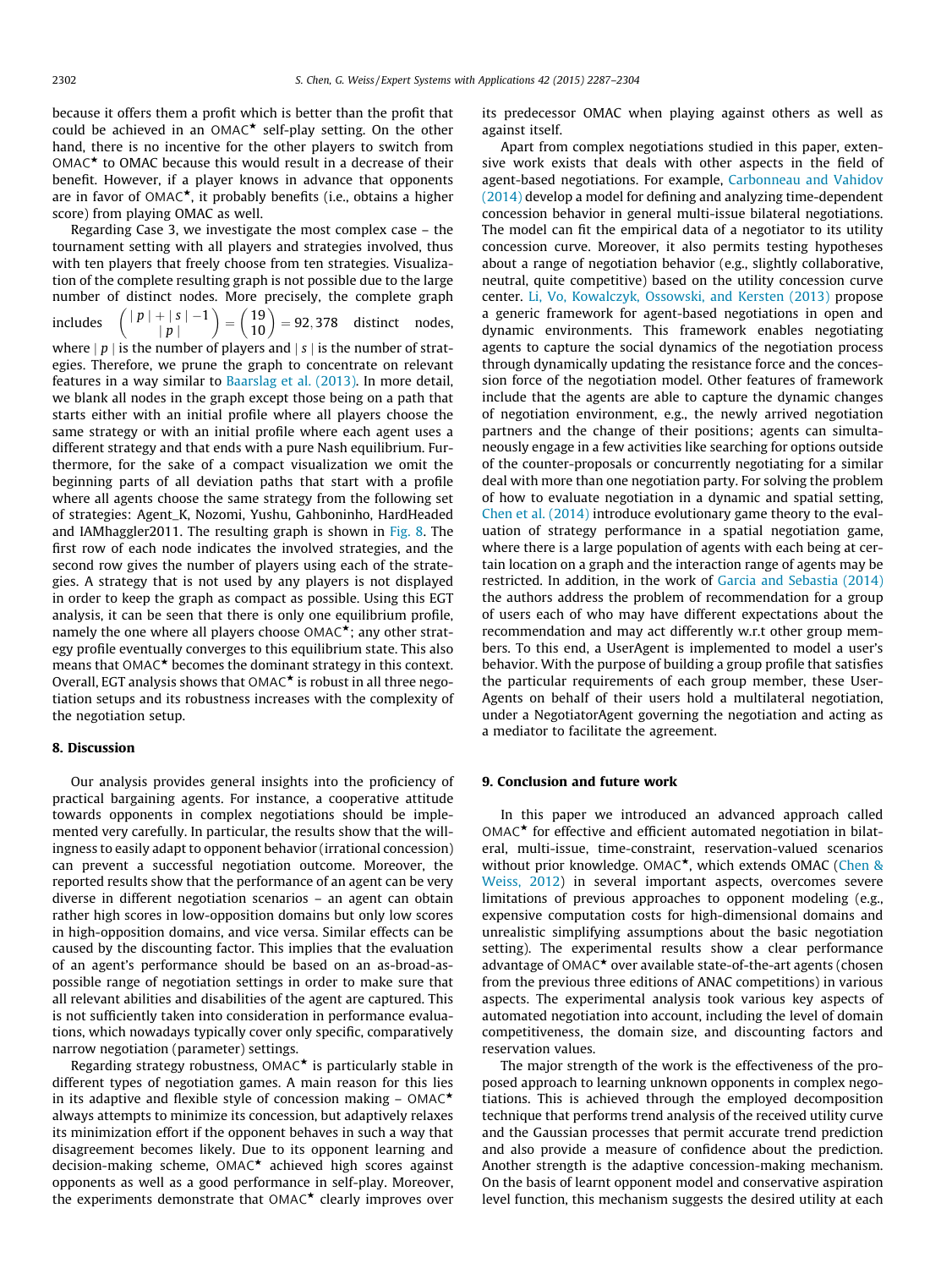<span id="page-16-0"></span>step of the negotiation to concede towards opponents in a rational manner. Last but not the least, the work includes the extensive simulations that take a variety of performance criteria into account, using a standard and open competition infrastructure and state-of-the-art negotiating agents. The major weakness of the approach is the high computation load of the proposed approach, which results in its inability to deal with negotiation scenarios where a large number of proposal exchanges are needed in a short period.

Research contributions of the work include providing an agent-based negotiation approach that researchers in the community could employ to: (1) learn an opponent's strategy given no prior information regarding opponent privacy (e.g., strategy/preference) is available; (2) make concession in the course of a negotiation in an adaptive manner in response to uncertainty of complex negotiators; (3) propose new offers with high likelihood of being accepted by the other negotiation party. Also, our work presents a useful game-theoretic analysis based on the empirical results to investigate the robustness of the proposed negotiation approach. A practical contribution is in providing a good benchmark for measuring the efficiency of a newly proposed approach to complex negotiations.

 $OMAC^{\star}$  opens several new research avenues, among which we consider the following as most promising. First, as preference learning is another helpful way to improve the efficiency of a negotiation, especially when the opponents are unknown, we plan to consider integrating some preference learning technique into the proposed approach for further boosting its performance. Second, another important negotiation form, which is also common in practice, is concurrent negotiation. However, this negotiation form is relatively poorly understood compared to sequential negotiation as considered in this article. We suggest to explore whether and in how far principles and mechanisms underlying  $OMAC^*$  can be successfully used and adapted to concurrent negotiation scenarios. Third, human negotiators are more flexible and less predictable than automated negotiators. Playing against human negotiators therefore pose particularly high demands on the adaptive and predictive abilities of an automated negotiator. As  $OMAC^*$  is strong in these abilities when playing against other computational agents, it appears to be a promising choice for human–machine negotiations. It would therefore be interesting to find out how well  $OMAC^*$ (equipped with an appropriate communication interface) performs when playing against different types of human negotiators. We believe that this can lead to valuable insights w.r.t. the design of automated negotiation strategies as well as the strategic behavior of human negotiators. In our current work we concentrate on the usage of preference learning techniques in the proposed approach.

#### Acknowledgments

We would like to thank the helpful discussions with the members of the DKE Swarmlab. Special thanks also go to the anonymous reviewers of this work for their valuable comments.

#### References

- Abramowitz, M., & Stegun, I. (1965). Handbook of mathematical functions. New York, **USA**
- ANAC (2012). The third international automated negotiating agent competition (ANAC 2012). URL[:<http://anac2012.ecs.soton.ac.uk/results/final/>](http://anac2012.ecs.soton.ac.uk/results/final/).
- [Baarslag, T., Fujita, K., Gerding, E. H., Hindriks, K. V., Ito, T., Jennings, N. R., et al.](http://refhub.elsevier.com/S0957-4174(14)00680-0/h0015) [\(2013\). Evaluating practical negotiating agents: Results and analysis of the 2011](http://refhub.elsevier.com/S0957-4174(14)00680-0/h0015) [international competition.](http://refhub.elsevier.com/S0957-4174(14)00680-0/h0015) Artificial Intelligence, 198, 73–103.
- [Baarslag, T., Hindriks, K. V., Jonker, C. M., Kraus, S., & Lin, R. \(2012\).](http://refhub.elsevier.com/S0957-4174(14)00680-0/h0020) The first [automated negotiating agents competition \(ANAC 2010\)](http://refhub.elsevier.com/S0957-4174(14)00680-0/h0020). Studies in computational intelligence [\(Vol. 383\). Springer-Verlag \(pp. 113–135\).](http://refhub.elsevier.com/S0957-4174(14)00680-0/h0020)
- [Brzostowski, J., & Kowalczyk, R. \(2006\). Predicting partner's behaviour in agent](http://refhub.elsevier.com/S0957-4174(14)00680-0/h0025) negotiation. In [Proceedings of the fifth international joint conference on](http://refhub.elsevier.com/S0957-4174(14)00680-0/h0025)

[autonomous agents and multiagent systems](http://refhub.elsevier.com/S0957-4174(14)00680-0/h0025) (pp. 355–361). New York, NY, USA: [ACM.](http://refhub.elsevier.com/S0957-4174(14)00680-0/h0025)

- [Carbonneau, R., Kersten, G. E., & Vahidov, R. \(2008\). Predicting opponent's moves in](http://refhub.elsevier.com/S0957-4174(14)00680-0/h0030) [electronic negotiations using neural networks.](http://refhub.elsevier.com/S0957-4174(14)00680-0/h0030) Expert Systems with Applications, 34[, 1266–1273.](http://refhub.elsevier.com/S0957-4174(14)00680-0/h0030)
- [Carbonneau, R. A., & Vahidov, R. M. \(2014\). A utility concession curve data fitting](http://refhub.elsevier.com/S0957-4174(14)00680-0/h0035) [model for quantitative analysis of negotiation styles.](http://refhub.elsevier.com/S0957-4174(14)00680-0/h0035) Expert Systems with [Applications, 41](http://refhub.elsevier.com/S0957-4174(14)00680-0/h0035), 4035–4042.
- [Chen, S., Ammar, H. B., Tuyls, K., & Weiss, G. \(2013\). Using conditional restricted](http://refhub.elsevier.com/S0957-4174(14)00680-0/h0040) [boltzmann machine for highly competitive negotiation tasks. In](http://refhub.elsevier.com/S0957-4174(14)00680-0/h0040) Proceedings of the [23th international joint conference on artificial intelligence](http://refhub.elsevier.com/S0957-4174(14)00680-0/h0040) (pp. 69–75). AAAI Press.
- [Chen, S., Hao, J., Weiss, G., Tuyls, K., & Leung, H. f. \(2014\). Evaluating practical](http://refhub.elsevier.com/S0957-4174(14)00680-0/h0045) [automated negotiation based on spatial evolutionary game theory. In C. Lutz &](http://refhub.elsevier.com/S0957-4174(14)00680-0/h0045) M. Thielscher (Eds.), [KI 2014: Advances in artificial intelligence](http://refhub.elsevier.com/S0957-4174(14)00680-0/h0045). Lecture notes in computer science [\(vol. 8736, pp. 147–158\). Springer International Publishing.](http://refhub.elsevier.com/S0957-4174(14)00680-0/h0045)
- [Chen, S., & Weiss, G. \(2012\). An efficient and adaptive approach to negotiation in](http://refhub.elsevier.com/S0957-4174(14)00680-0/h0050) complex environments. In [Proceedings of the 20th European conference on](http://refhub.elsevier.com/S0957-4174(14)00680-0/h0050) artificial intelligence [\(pp. 228–233\). Montpellier, France: IOS Press.](http://refhub.elsevier.com/S0957-4174(14)00680-0/h0050)
- [Chen, S., & Weiss, G. \(2013\). An efficient automated negotiation strategy for](http://refhub.elsevier.com/S0957-4174(14)00680-0/h0055) complex environments. [Engineering Applications of Artificial Intelligence, 26](http://refhub.elsevier.com/S0957-4174(14)00680-0/h0055), [2613–2623.](http://refhub.elsevier.com/S0957-4174(14)00680-0/h0055)
- [Chen, S., & Weiss, G. \(2014\). An intelligent agent for bilateral negotiation with](http://refhub.elsevier.com/S0957-4174(14)00680-0/h0060) [unknown opponents in continuous-time domains.](http://refhub.elsevier.com/S0957-4174(14)00680-0/h0060) ACM Transactions on [Autonomous and Adaptive Systems, 9](http://refhub.elsevier.com/S0957-4174(14)00680-0/h0060), 16:1–16:24.
- [Coehoorn, R. M., & Jennings, N. R. \(2004\). Learning on opponent's preferences to](http://refhub.elsevier.com/S0957-4174(14)00680-0/h0065) [make effective multi-issue negotiation trade-offs. In](http://refhub.elsevier.com/S0957-4174(14)00680-0/h0065) Proceedings of the sixth [international conference on electronic commerce](http://refhub.elsevier.com/S0957-4174(14)00680-0/h0065) (pp. 59–68). New York, NY, USA: [ACM.](http://refhub.elsevier.com/S0957-4174(14)00680-0/h0065)
- Daubechies, I. (2006). Ten lectures on wavelets. Society for industrial and applied mathematics.
- [Faratin, P., Sierra, C., & Jennings, N. R. \(1998\). Negotiation decision functions for](http://refhub.elsevier.com/S0957-4174(14)00680-0/h0075) autonomous agents. [Robotics and Autonomous Systems, 24](http://refhub.elsevier.com/S0957-4174(14)00680-0/h0075), 159–182.
- [Faratin, P., Sierra, C., & Jennings, N. R. \(2002\). Using similarity criteria to make issue](http://refhub.elsevier.com/S0957-4174(14)00680-0/h0080) [trade-offs in automated negotiations.](http://refhub.elsevier.com/S0957-4174(14)00680-0/h0080) Artificial Intelligence, 142, 205–237.
- [Fujita, K., Ito, T., Baarslag, T., Hindriks, K. V., Jonker, C. M., Kraus, S., et al. \(2013\).](http://refhub.elsevier.com/S0957-4174(14)00680-0/h0085) The [second automated negotiating agents competition \(ANAC2011\)](http://refhub.elsevier.com/S0957-4174(14)00680-0/h0085). Studies in computational intelligence [\(Vol. 435\). Berlin/Heidelberg: Springer \(pp. 183–197\).](http://refhub.elsevier.com/S0957-4174(14)00680-0/h0085)
- [Garcia, I., & Sebastia, L. \(2014\). A negotiation framework for heterogeneous group](http://refhub.elsevier.com/S0957-4174(14)00680-0/h0090) recommendation. [Expert Systems with Applications, 41](http://refhub.elsevier.com/S0957-4174(14)00680-0/h0090), 1245–1261.
- [Hao, J., Song, S., Leung, H. F., & Ming, Z. \(2014\). An efficient and robust negotiating](http://refhub.elsevier.com/S0957-4174(14)00680-0/h0095) [strategy in bilateral negotiations over multiple items.](http://refhub.elsevier.com/S0957-4174(14)00680-0/h0095) Engineering Applications of [Artificial Intelligence, 34](http://refhub.elsevier.com/S0957-4174(14)00680-0/h0095), 45–57.
- [Hindriks, K., Jonker, C., Kraus, S., Lin, R., & Tykhonov, D. \(2009\). Genius: Negotiation](http://refhub.elsevier.com/S0957-4174(14)00680-0/h0100) [environment for heterogeneous agents. In](http://refhub.elsevier.com/S0957-4174(14)00680-0/h0100) Proceedings of the eighth international [joint conference on automomous agents and multi-agent systems](http://refhub.elsevier.com/S0957-4174(14)00680-0/h0100) (pp. 1397–1398). [Budapest, Hungary: ACM.](http://refhub.elsevier.com/S0957-4174(14)00680-0/h0100)
- [Hindriks, K., & Tykhonov, D. \(2008\). Opponent modelling in automated multi-issue](http://refhub.elsevier.com/S0957-4174(14)00680-0/h0105) [negotiation using Bayesian learning. In](http://refhub.elsevier.com/S0957-4174(14)00680-0/h0105) Proceedings of the seventh international [joint conference on autonomous agents and multiagent systems](http://refhub.elsevier.com/S0957-4174(14)00680-0/h0105) (pp. 331–338). [Estoril, Portugal: ACM.](http://refhub.elsevier.com/S0957-4174(14)00680-0/h0105)
- [Hou, C. \(2004\). Predicting agents tactics in automated negotiation. In](http://refhub.elsevier.com/S0957-4174(14)00680-0/h0110) IEEE/WIC/ACM [international conference on intelligent agent technology](http://refhub.elsevier.com/S0957-4174(14)00680-0/h0110) (pp. 127–133). Los [Alamitos, CA, USA: IEEE Computer Society.](http://refhub.elsevier.com/S0957-4174(14)00680-0/h0110)
- [Jennings, N. R., Faratin, P., Lomuscio, A. R., Parsons, S., Sierra, C., & Wooldridge, M.](http://refhub.elsevier.com/S0957-4174(14)00680-0/h0115) [\(2001\). Automated negotiation: Prospects, methods and challenges.](http://refhub.elsevier.com/S0957-4174(14)00680-0/h0115) [International Journal of Group Decision and Negotiation, 10](http://refhub.elsevier.com/S0957-4174(14)00680-0/h0115), 199–215.
- [Jordan, P. R., Kiekintveld, C., & Wellman, M. P. \(2007\). Empirical game-theoretic](http://refhub.elsevier.com/S0957-4174(14)00680-0/h0120) [analysis of the tac supply chain game. In](http://refhub.elsevier.com/S0957-4174(14)00680-0/h0120) Sixth international joint conference on [automomous agents and multi-agent systems](http://refhub.elsevier.com/S0957-4174(14)00680-0/h0120) (pp. 1188–1195). Honolulu, Hawaii, [USA: ACM.](http://refhub.elsevier.com/S0957-4174(14)00680-0/h0120)
- [Lin, R., Kraus, S., Wilkenfeld, J., & Barry, J. \(2008\). Negotiating with bounded rational](http://refhub.elsevier.com/S0957-4174(14)00680-0/h0125) [agents in environments with incomplete information using an automated](http://refhub.elsevier.com/S0957-4174(14)00680-0/h0125) agent. [Artificial Intelligence, 172](http://refhub.elsevier.com/S0957-4174(14)00680-0/h0125), 823–851.
- [Li, M., Vo, Q. B., Kowalczyk, R., Ossowski, S., & Kersten, G. \(2013\). Automated](http://refhub.elsevier.com/S0957-4174(14)00680-0/h0130) [negotiation in open and distributed environments.](http://refhub.elsevier.com/S0957-4174(14)00680-0/h0130) Expert Systems with [Applications, 40](http://refhub.elsevier.com/S0957-4174(14)00680-0/h0130), 6195–6212.
- [Lopes, F., Wooldridge, M., & Novais, A. \(2008\). Negotiation among autonomous](http://refhub.elsevier.com/S0957-4174(14)00680-0/h0135) [computational agents: Principles, analysis and challenges.](http://refhub.elsevier.com/S0957-4174(14)00680-0/h0135) Artificial Intelligence [Review, 29](http://refhub.elsevier.com/S0957-4174(14)00680-0/h0135), 1–44.
- [Mor, Y., Goldman, C. V., & Rosenschein, J. S. \(1996\). Learn your opponent's strategy](http://refhub.elsevier.com/S0957-4174(14)00680-0/h0140) (in polynomial time)! In [Proceedings of IJCAI-95 workshop on adaptation and](http://refhub.elsevier.com/S0957-4174(14)00680-0/h0140) learning in multiagent systems [\(pp. 164–176\). Springer-Verlag](http://refhub.elsevier.com/S0957-4174(14)00680-0/h0140).
- [Osborne, M., & Rubinstein, A. \(1994\).](http://refhub.elsevier.com/S0957-4174(14)00680-0/h0145) A course in game theory. MIT Press.
- Oshrat, Y., Lin, R., & Kraus, S. (2009). Facing the challenge of human-agent negotiations via effective general opponent modeling. In: Proceedings of the eighth international conference on autonomous agents and multiagent systems: Vol. 1. International foundation for autonomous agents and multiagent systems (pp. 377–384).
- Raiffa, H. (1982). [The art and science of negotiation](http://refhub.elsevier.com/S0957-4174(14)00680-0/h0155). Cambridge, MA: Harvard [University Press](http://refhub.elsevier.com/S0957-4174(14)00680-0/h0155).
- Rasmussen, C., & Williams, C. (2006). [Gaussian processes for machine learning](http://refhub.elsevier.com/S0957-4174(14)00680-0/h0160). The **[MIT Press](http://refhub.elsevier.com/S0957-4174(14)00680-0/h0160).**
- [Rubinstein, A. \(1982\). Perfect equilibrium in a bargaining model.](http://refhub.elsevier.com/S0957-4174(14)00680-0/h0165) Econometrica, 50, [97–109](http://refhub.elsevier.com/S0957-4174(14)00680-0/h0165).
- Ruch, D., & Fleet, P. (2009). [Wavelet theory: An elementary approach with applications](http://refhub.elsevier.com/S0957-4174(14)00680-0/h0170). [John Wiley & Sons.](http://refhub.elsevier.com/S0957-4174(14)00680-0/h0170)